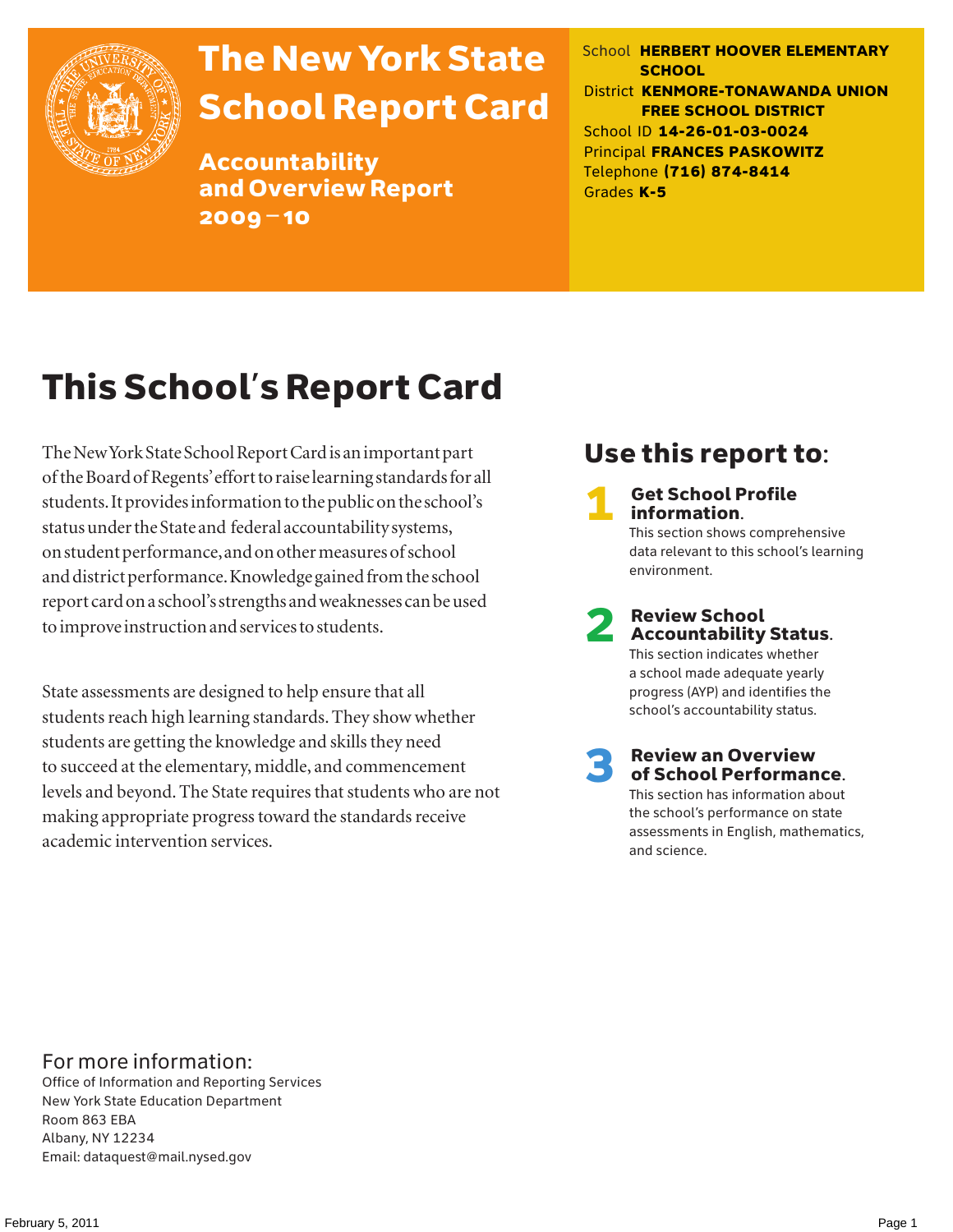School **HERBERT HOOVER ELEMENTARY SCHOOL**<br>School ID 14-26-01-03-0024<br>**SCHOOL DISTRICT** School ID **14-26-01-03-0024** 

## School Profile

This section shows comprehensive data relevant to this school's learning environment, including information about enrollment, average class size, and teacher qualifications.

### Enrollment

|                            | $2007 - 08$ | 2008-09     | $2009 - 10$ |
|----------------------------|-------------|-------------|-------------|
| Pre-K                      | 0           | $\mathbf 0$ | 0           |
| Kindergarten               | 111         | 106         | 92          |
| Grade 1                    | 108         | 109         | 101         |
| Grade 2                    | 99          | 109         | 101         |
| Grade 3                    | 108         | 98          | 107         |
| Grade 4                    | 111         | 112         | 99          |
| Grade 5                    | 97          | 105         | 107         |
| Grade 6                    | 0           | 0           | 0           |
| <b>Ungraded Elementary</b> | 20          | 0           | 0           |
| Grade 7                    | 0           | 0           | 0           |
| Grade 8                    | 0           | 0           | 0           |
| Grade 9                    | 0           | 0           | 0           |
| Grade 10                   | 0           | 0           | 0           |
| Grade 11                   | 0           | 0           | 0           |
| Grade 12                   | 0           | 0           | 0           |
| <b>Ungraded Secondary</b>  | 0           | 0           | 0           |
| Total K-12                 | 654         | 639         | 607         |

### Enrollment Information

*Enrollment* counts are as of Basic Educational Data System (BEDS) day, which is typically the first Wednesday of October of the school year. Students who attend BOCES programs on a part-time basis are included in a school's enrollment. Students who attend BOCES on a full-time basis or who are placed full time by the district in an out-of-district placement are not included in a school's enrollment. Students classified by schools as "pre-first" are included in first grade counts.

### Average Class Size

|                      | $2007 - 08$ | $2008 - 09$ | $2009 - 10$ |
|----------------------|-------------|-------------|-------------|
| <b>Common Branch</b> | 20          | 21          | 21          |
| Grade 8              |             |             |             |
| English              |             |             |             |
| <b>Mathematics</b>   |             |             |             |
| Science              |             |             |             |
| Social Studies       |             |             |             |
| Grade 10             |             |             |             |
| English              |             |             |             |
| <b>Mathematics</b>   |             |             |             |
| Science              |             |             |             |
| Social Studies       |             |             |             |

### Average Class Size Information

*Average Class Size* is the total registration in specified classes divided by the number of those classes with registration. *Common Branch* refers to self-contained classes in Grades 1–6.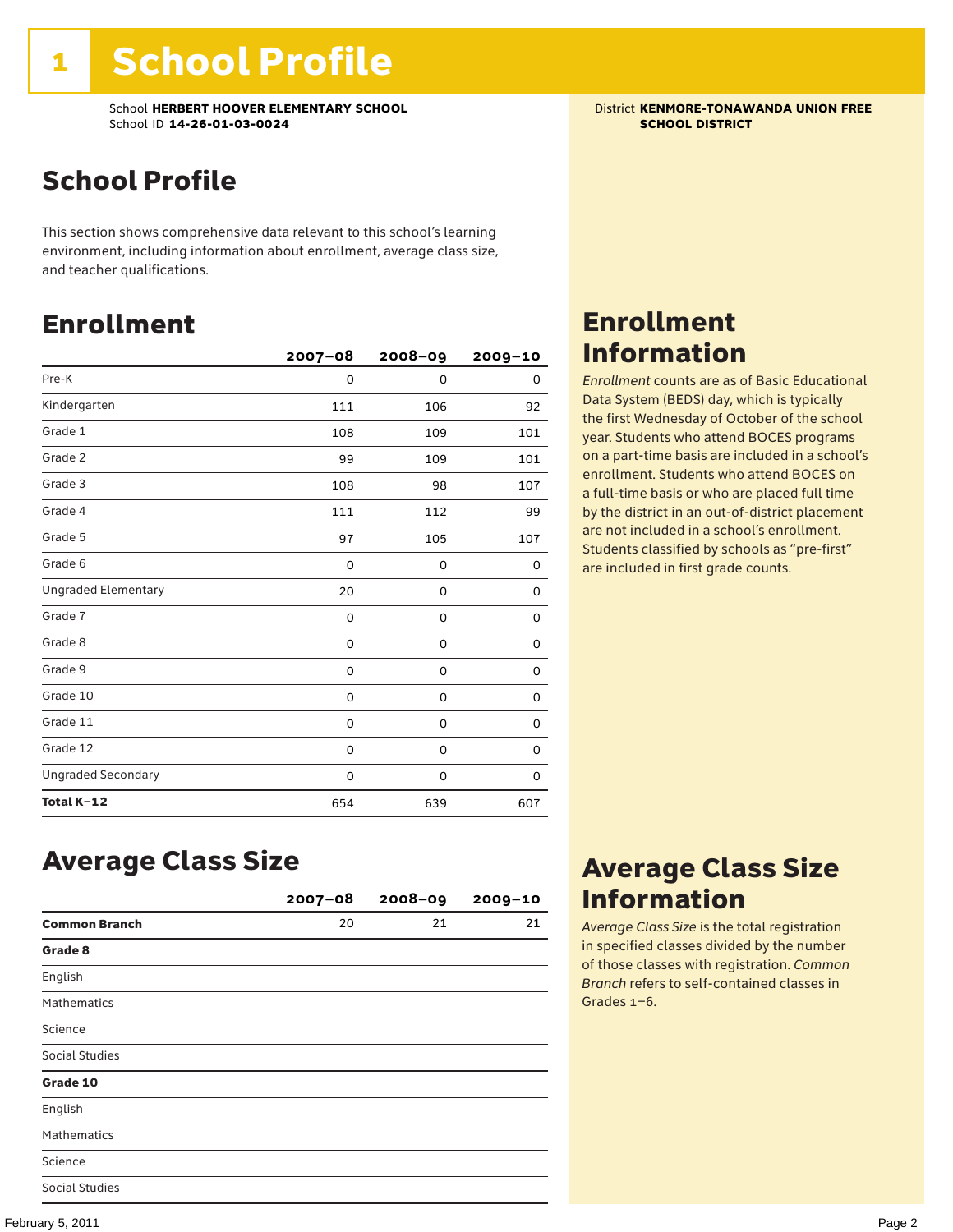## Demographic Factors

|                                                    |     | 2007-08 |     | 2008-09 |     | $2009 - 10$ |
|----------------------------------------------------|-----|---------|-----|---------|-----|-------------|
|                                                    | #   | %       | #   | %       | #   | %           |
| Eligible for Free Lunch                            | 130 | 20%     | 123 | 19%     | 123 | 20%         |
| Reduced-Price Lunch                                | 78  | 12%     | 79  | 12%     | 79  | 13%         |
| Student Stability*                                 |     | 94%     |     | 96%     |     | 91%         |
| Limited English Proficient                         | 6   | 1%      | 5   | 1%      | 6   | 1%          |
| <b>Racial/Ethnic Origin</b>                        |     |         |     |         |     |             |
| American Indian or Alaska Native                   | 5   | 1%      | 2   | 0%      | 3   | 0%          |
| <b>Black or African American</b>                   | 29  | 4%      | 28  | 4%      | 26  | 4%          |
| Hispanic or Latino                                 | 18  | 3%      | 21  | 3%      | 24  | 4%          |
| Asian or Native<br>Hawaiian/Other Pacific Islander | 5   | 1%      | 6   | 1%      | 9   | 1%          |
| White                                              | 581 | 89%     | 582 | 91%     | 545 | 90%         |
| Multiracial                                        | 16  | 2%      | 0   | 0%      | 0   | 0%          |

 \* Available only at the school level.

### Attendance and Suspensions

|                            |   | $2006 - 07$   |   | $2007 - 08$   |   | $2008 - 09$ |  |
|----------------------------|---|---------------|---|---------------|---|-------------|--|
|                            | # | $\frac{0}{0}$ | # | $\frac{0}{6}$ | # | $\%$        |  |
| Annual Attendance Rate     |   | 96%           |   | 96%           |   | 96%         |  |
| <b>Student Suspensions</b> |   | በ%            |   | በ%            |   | 1%          |  |

### Demographic Factors Information

*Eligible for Free Lunch* and *Reduced*-*Price Lunch* percentages are determined by dividing the number of approved lunch applicants by the Basic Educational Data System (BEDS) enrollment in full-day Kindergarten through Grade 12. *Eligible for Free Lunch* and *Limited English Proficient* counts are used to determine *Similar Schools* groupings within a *Need*/*Resource Capacity* category. *Student Stability* is the percentage of students in the highest grade in a school who were also enrolled in that school at any time during the previous school year. (For example, if School A, which serves Grades 6–8, has 100 students enrolled in Grade 8 this year, and 92 of those 100 students were also enrolled in School A last year, the stability rate for the school is 92 percent.)

### Attendance and Suspensions Information

*Annual Attendance Rate* is determined by dividing the school's total actual attendance by the total possible attendance for a school year. A school's actual attendance is the sum of the number of students in attendance on each day the school was open during the school year. Possible attendance is the sum of the number of enrolled students who should have been in attendance on each day the school was open during the school year. *Student Suspension* rate is determined by dividing the number of students who were suspended from school (not including in-school suspensions) for one full day or longer anytime during the school year by the Basic Educational Data System (BEDS) day enrollments for that school year. A student is counted only once, regardless of whether the student was suspended one or more times during the school year.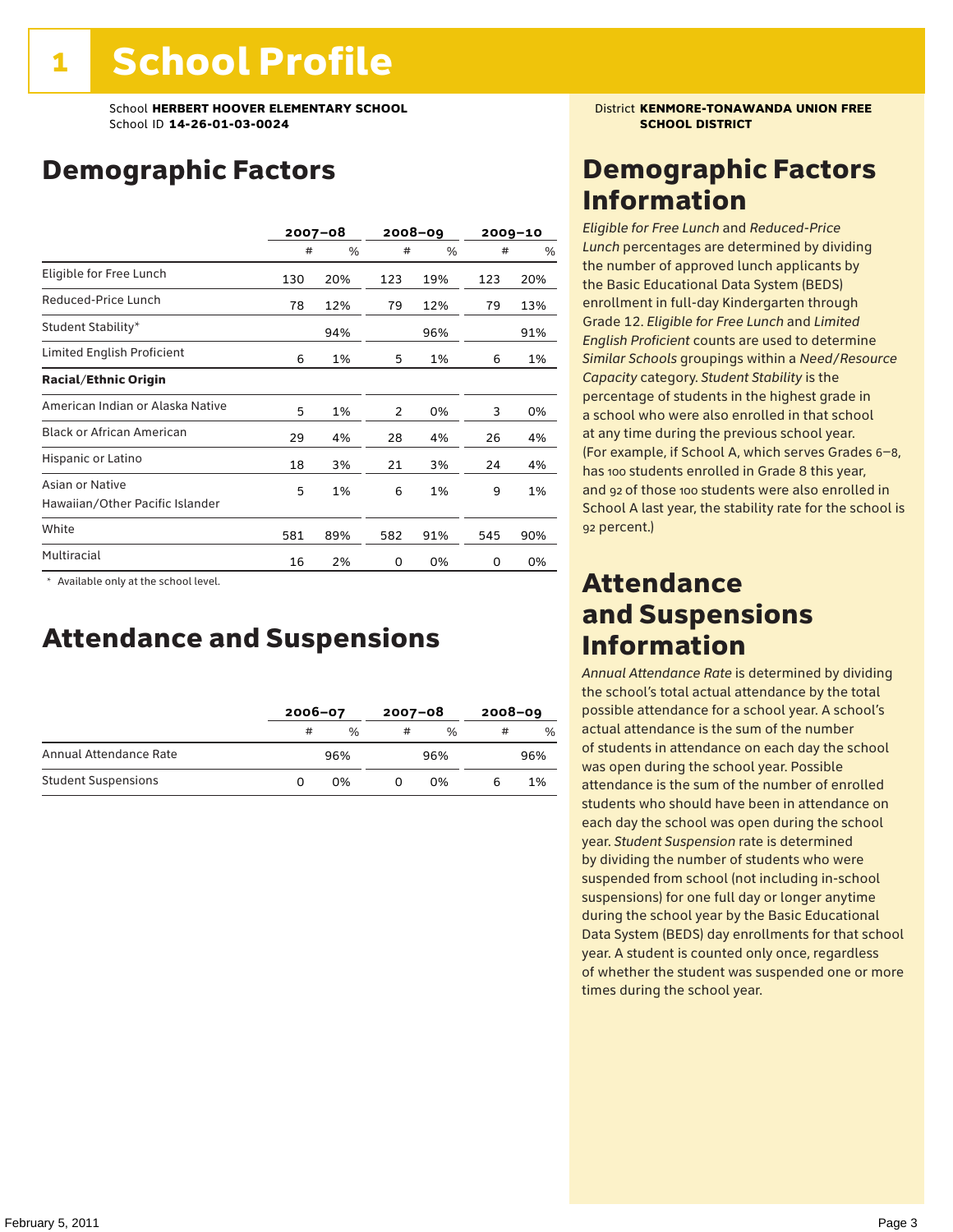### Teacher Qualifications

|                                                                                | $2007 - 08$ | 2008-09 | $2009 - 10$ |
|--------------------------------------------------------------------------------|-------------|---------|-------------|
| <b>Total Number of Teachers</b>                                                | 42          | 44      | 42          |
| Percent with No Valid<br><b>Teaching Certificate</b>                           | 0%          | 0%      | 0%          |
| Percent Teaching Out<br>of Certification                                       | 0%          | 0%      | 0%          |
| Percent with Fewer Than<br>Three Years of Experience                           | 2%          | 2%      | 0%          |
| Percentage with Master's Degree<br>Plus 30 Hours or Doctorate                  | 5%          | 5%      | 5%          |
| <b>Total Number of Core Classes</b>                                            | 50          | 65      | 49          |
| Percent Not Taught by Highly<br><b>Oualified Teachers in This School</b>       | 0%          | 0%      | 0%          |
| Percent Not Taught by Highly<br><b>Oualified Teachers in This District</b>     | 0%          | 0%      | 0%          |
| Percent Not Taught by Highly<br>Qualified in High-Poverty Schools<br>Statewide | 10%         | 8%      | 6%          |
| Percent Not Taught by Highly<br>Qualified in Low-Poverty Schools<br>Statewide  | 1%          | 1%      | 1%          |
| <b>Total Number of Classes</b>                                                 | 82          | 89      | 86          |
| Percent Taught by Teachers Without<br>Appropriate Certification                | 1%          | 1%      | 1%          |

### Teacher Turnover Rate

|                                                                       | $2006 - 07$ | 2007-08 | 2008-09 |
|-----------------------------------------------------------------------|-------------|---------|---------|
| Turnover Rate of Teachers with Fewer<br>than Five Years of Experience | በ%          | በ%      | 33%     |
| Turnover Rate of All Teachers                                         | 2%          | 2%      | 5%      |

### Staff Counts

|                                       | $2007 - 08$ | $2008 - 09$ | $2009 - 10$ |
|---------------------------------------|-------------|-------------|-------------|
| <b>Total Other Professional Staff</b> |             |             |             |
| Total Paraprofessionals*              | N/A         | N/A         | N/A         |
| <b>Assistant Principals</b>           | 0           |             |             |
| Principals                            |             |             |             |
| $-1$                                  |             |             |             |

Not available at the school level.

### Teacher Qualifications Information

The *Percent Teaching Out of Certification* is the percent doing so more than on an incidental basis; that is, the percent teaching for more than five periods per week outside certification.

*Core Classes* are primarily K-6 common branch, English, mathematics, science, social studies, art, music, and foreign languages. To be *Highly Qualified*, a teacher must have at least a Bachelor's degree, be certified to teach in the subject area, and show subject matter competency. A teacher who taught one class outside of the certification area(s) is counted as Highly Qualified provided that 1) the teacher had been determined by the school or district through the HOUSSE process or other state-accepted methods to have demonstrated acceptable subject knowledge and teaching skills and 2) the class in question was not the sole assignment reported. Credit for incidental teaching does not extend beyond a single assignment. Independent of Highly Qualified Teacher status, any assignment for which a teacher did not hold a valid certificate still registers as teaching out of certification. High-poverty and low-poverty schools are those schools in the upper and lower quartiles, respectively, for percentage of students eligible for a free or reduced-price lunch.

### Teacher Turnover Rate Information

*Teacher Turnover Rate* for a specified school year is the number of teachers in that school year who were not teaching in the following school year divided by the number of teachers in the specified school year, expressed as a percentage.

### Staff Counts Information

*Other Professionals* includes administrators, guidance counselors, school nurses, psychologists, and other professionals who devote more than half of their time to non-teaching duties. Teachers who are shared between buildings within a district are reported on the district report only.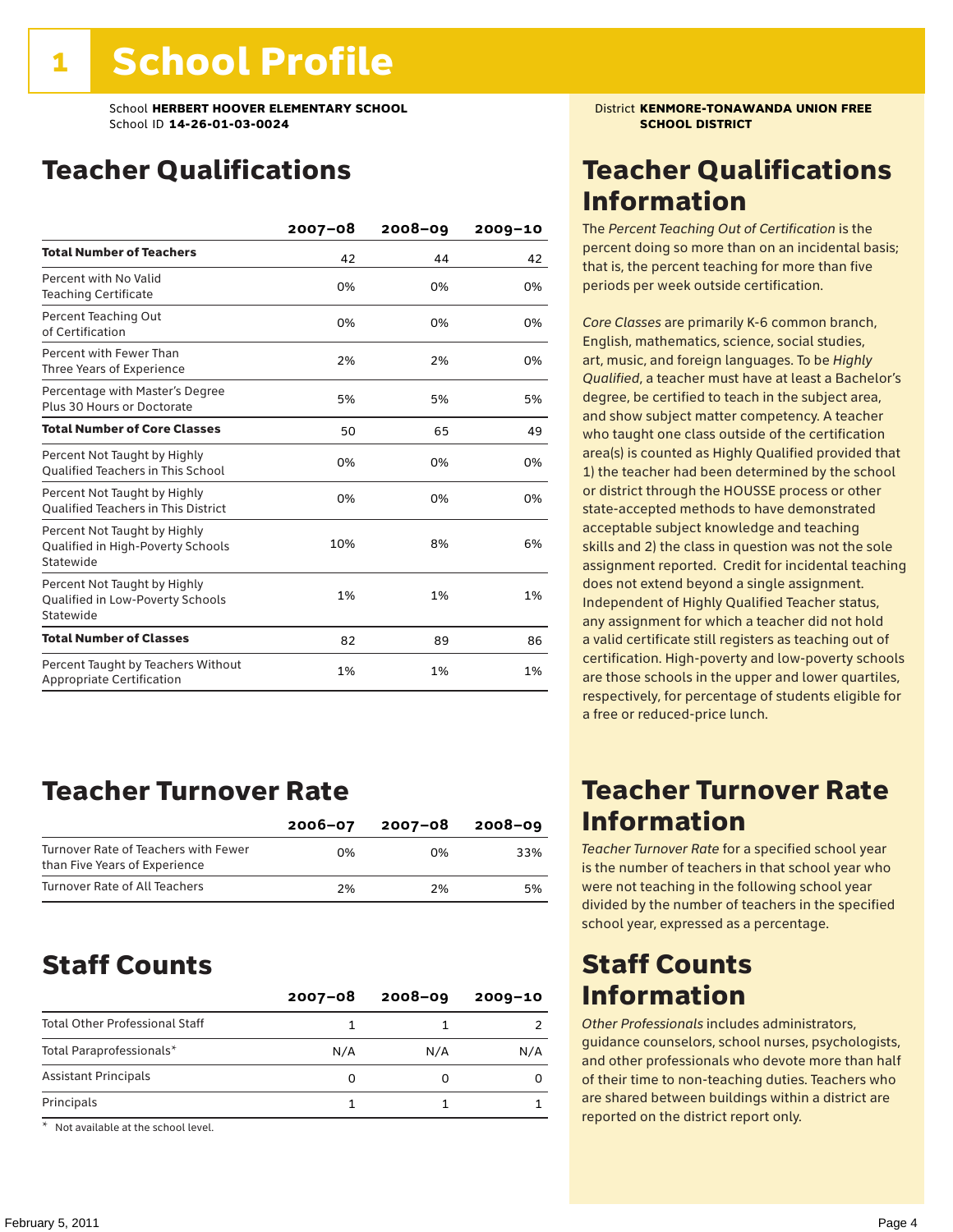### Understanding How Accountability Works in New York State

The federal No Child Left Behind (NCLB) Act requires that states develop and report on measures of student proficiency in 1) English language arts (ELA), in 2) mathematics, and on 3) a third indicator. In New York State in 2009–10, the third indicator is science at the elementary/middle level and graduation rate at the secondary level. Schools or districts that meet predefined goals on these measures are making Adequate Yearly Progress (AYP).



### 1 English Language Arts (ELA)

To make AYP in ELA, every accountability group must make AYP. For a group to make AYP, it must meet the participation *and* the performance criteria.

#### A Participation Criterion

At the elementary/middle level, 95 percent of Grades 3–8 students enrolled during the test administration period in each group with 40 or more students must be tested on the New York State Testing Program (NYSTP) in ELA or, if appropriate, the New York State English as a Second Language Achievement Test (NYSESLAT), or the New York State Alternate Assessment (NYSAA) in ELA. At the secondary level, 95 percent of seniors in 2009–10 in each accountability group with 40 or more students must have taken an English examination that meets the students' graduation requirement.

#### B Performance Criterion

At the elementary/middle level, the Performance Index (PI) of each group with 30 or more continuously enrolled tested students must equal or exceed its Effective Annual Measurable Objective (AMO) or the group must make Safe Harbor. (NYSESLAT is used only for participation.) At the secondary level, the PI of each group in the 2006 cohort with 30 or more members must equal or exceed its Effective AMO or the group must make Safe Harbor. To make Safe Harbor, the PI of the group must equal or exceed its Safe Harbor Target and the group must qualify for Safe Harbor using the third indicator, science or graduation rate.

### 2 Mathematics

The same criteria for making AYP in ELA apply to mathematics. At the elementary/middle level, the measures used to determine AYP are the NYSTP and the NYSAA in mathematics. At the secondary level, the measures are mathematics examinations that meet the students' graduation requirement.

### 3 Third Indicator

In addition to English language arts and mathematics, the school must also make AYP in a third area of achievement. This means meeting the criteria in science at the elementary/middle level and the criteria in graduation rate at the secondary level.

Elementary/Middle-Level Science: To make AYP, the All Students group must meet the participation criterion *and* the performance criterion.

#### A Participation Criterion

Eighty percent of students in Grades 4 and/or 8 enrolled during the test administration period in the All Students group, if it has 40 or more students, must be tested on an accountability measure. In Grade 4, the measures are the Grade 4 elementary-level science test and the Grade 4 NYSAA in science. In Grade 8 science, the measures are the Grade 8 middle-level science test, Regents science examinations, and the Grade 8 NYSAA in science.

#### B Performance Criterion

The PI of the All Students group, if it has 30 or more students, must equal or exceed the State Science Standard (100) or the Science Progress Target.

Qualifying for Safe Harbor in Elementary/Middle-Level ELA and Math: To qualify, the group must meet both the participation criterion and the performance criterion in science.

Secondary-Level Graduation Rate: For a school to make AYP in graduation rate, the percent of students in the 2005 graduation-rate total cohort in the All Students group earning a local or Regents diploma by August 31, 2009 must equal or exceed the Graduation-Rate Standard (80%) or the Graduation-Rate Progress Target.

Qualifying for Safe Harbor in Secondary-Level ELA and Math: To qualify, the percent of the 2005 graduation-rate total cohort earning a local or Regents diploma by August 31, 2009 must equal or exceed the Graduation-Rate Standard (80%) or the Graduation-Rate Progress Target for that group.

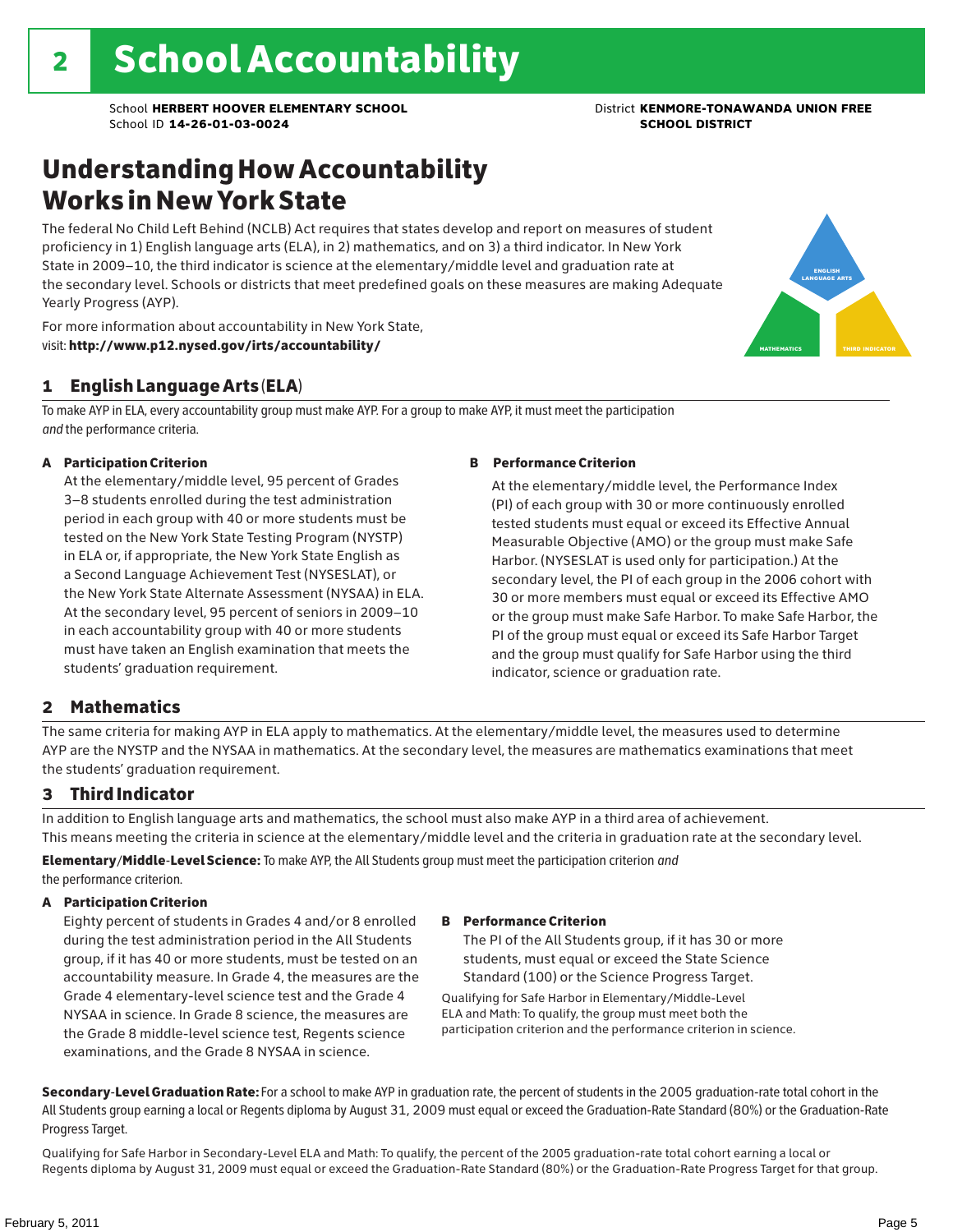## Useful Terms for Understanding Accountability

#### 12th Graders

The count of 12th graders enrolled during the 2009–10 school year used to determine the Percentage Tested for the Participation part of the AYP determination for secondarylevel ELA and mathematics. These are the first numbers in the parentheses after the subgroup label on the secondary-level ELA and mathematics pages.

#### 2006 Cohort

The count of students in the 2006 accountability cohort used to determine the Performance Index for the Test Performance part of the AYP determination for secondary-level ELA and mathematics. These are the second numbers in the parentheses after the subgroup label on the secondary-level ELA and mathematics pages.

#### Accountability Cohort for English and Mathematics

The accountability cohort is used to determine if a school or district met the performance criterion in secondary-level ELA and mathematics. The 2006 school accountability cohort consists of all students who first entered Grade 9 anywhere in the 2006–07 school year, and all ungraded students with disabilities who reached their seventeenth birthday in the 2006–07 school year, who were enrolled on October 7, 2009 and did not transfer to a diploma granting program. Students who earned a high school equivalency diploma or were enrolled in an approved high school equivalency preparation program on June 30, 2010, are not included in the 2006 school accountability cohort. The 2006 district accountability cohort consists of all students in each school accountability cohort plus students who transferred within the district after BEDS day plus students who were placed outside the district by the Committee on Special Education or district administrators and who met the other requirements for cohort membership. Cohort is defined in Section 100.2 (p) (16) of the Commissioner's Regulations.

#### Adequate Yearly Progress (AYP)

Adequate Yearly Progress (AYP) indicates satisfactory progress by a district or a school toward the goal of proficiency for all students.

#### Annual Measurable Objective (AMO)

The Annual Measurable Objective (AMO) is the Performance Index value that signifies that an accountability group is making satisfactory progress toward the goal that 100 percent of students will be proficient in the State's learning standards for English language arts and mathematics by 2013–14. The AMOs for each grade level will be increased as specified in CR100.2(p) (14) and will reach 200 in 2013–14. (See Effective AMO for further information.)

#### Continuous Enrollment

The count of continuously enrolled tested students used to determine the Performance Index for the Test Performance part of the AYP determination for elementary/middle-level ELA, mathematics, and science. These are the second numbers in the parentheses after the subgroup label on the elementary/ middle-level ELA, mathematics, and science pages.

#### Continuously Enrolled Students

At the elementary/middle level, continuously enrolled students are those enrolled in the school or district on BEDS day (usually the first Wednesday in October) of the school year until the test administration period. At the secondary level, all students who meet the criteria for inclusion in the accountability cohort are considered to be continuously enrolled.

#### Effective Annual Measurable Objective (Effective AMO)

The Effective Annual Measurable Objective is the Performance Index (PI) value that each accountability group within a school or district is expected to achieve to make AYP. The Effective AMO is the lowest PI that an accountability group of a given size can achieve in a subject for the group's PI not to be considered significantly different from the AMO for that subject. If an accountability group's PI equals or exceeds the Effective AMO, it is considered to have made AYP. A more complete definition of Effective AMO and a table showing the PI values that each group size must equal or exceed to make AYP are available at www.p12.nysed.gov/irts.

#### Graduation Rate

The Graduation Rate on the Graduation Rate page is the percentage of the 2005 cohort that earned a local or Regents diploma by August 31, 2009.

#### Graduation-Rate Total Cohort

The Graduation-Rate Total Cohort, shown on the Graduation Rate page, is used to determine if a school or district made AYP in graduation rate. For the 2009–10 school year, this cohort is the 2005 graduation-rate total cohort. The 2005 total cohort consists of all students who first entered Grade 9 anywhere in the 2005–06 school year, and all ungraded students with disabilities who reached their seventeenth birthday in the 2005–06 school year, and who were enrolled in the school/ district for five months or longer or who were enrolled in the school/district for less than five months but were previously enrolled in the same school/district for five months or longer between the date they first entered Grade 9 and the date they last ended enrollment. A more detailed definition of graduation-rate cohort can be found in the SIRS Manual at

#### http://www.p12.nysed.gov/irts/sirs/.

For districts and schools with fewer than 30 graduation-rate total cohort members in the All Students group in 2009–10, data for 2008–09 and 2009–10 for accountability groups were combined to determine counts and graduation rates. Groups with fewer than 30 students in the graduation-rate total cohort are not required to meet the graduation-rate criterion.

#### Limited English Proficient

For all accountability measures, if the count of LEP students is equal to or greater than 30, former LEP students are also included in the performance calculations.

#### Non-Accountability Groups

Female, Male, and Migrant groups are not part of the AYP determination for any measure.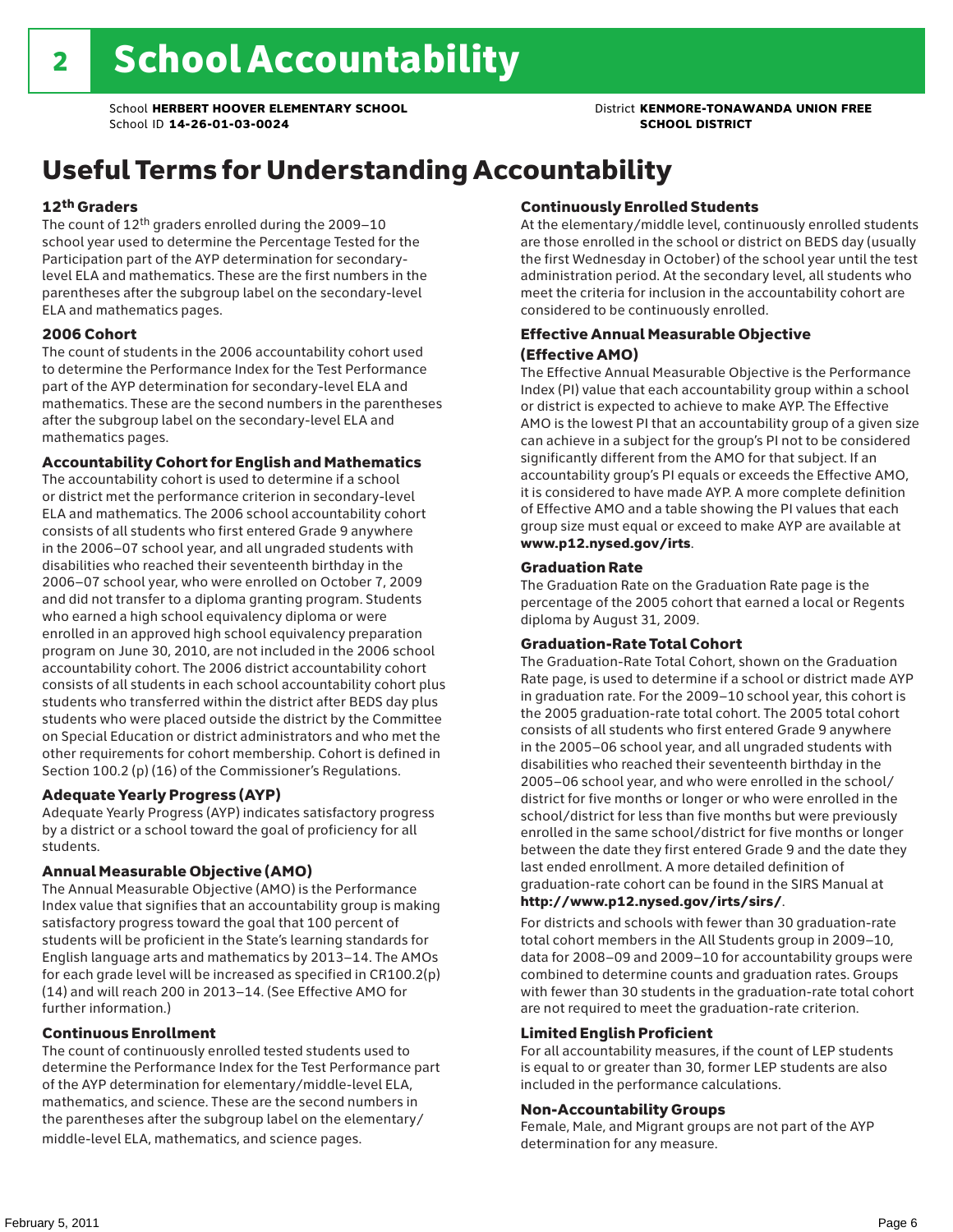# Useful Terms for Understanding Accountability (continued)

#### Participation

Accountability groups with fewer than 40 students enrolled during the test administration period (for elementary/middlelevel ELA, math, and science) or fewer than 40 12th graders (for secondary-level ELA and mathematics) are not required to meet the participation criterion. If the Percentage Tested for an accountability group fell below 95 percent for ELA and math or 80 percent for science in 2009–10, the participation enrollment ("Total" or "12th Graders") shown in the tables is the sum of 2008–09 and 2009–10 participation enrollments and the "Percentage Tested" shown is the weighted average of the participation rates over those two years.

#### Performance Index (PI)

A Performance Index is a value from 0 to 200 that is assigned to an accountability group, indicating how that group performed on a required State test (or approved alternative) in English language arts, mathematics, or science. Student scores on the tests are converted to four performance levels, from Level 1 to Level 4. (See performance level definitions on the Overview summary page.) At the elementary/middle level, the PI is calculated using the following equation:

100 × [(Count of Continuously Enrolled Tested Students Performing at Levels 2, 3, and  $4 +$  the Count at Levels 3 and  $4) \div$ Count of All Continuously Enrolled Tested Students]

At the secondary level, the PI is calculated using the following equation:

100 × [(Count of Cohort Members Performing at Levels 2, 3, and 4 + the Count at Levels 3 and 4) ÷ Count of All Cohort Members]

A list of tests used to measure student performance for accountability is available at www.p12.nysed.gov/irts.

#### Progress Targets

For accountability groups below the State Standard in science or graduation rate, the Progress Target is an alternate method for making AYP or qualifying for Safe Harbor in English language arts and mathematics based on improvement over the previous year's performance.

*Science:* The current year's Science Progress Target is calculated by adding one point to the previous year's Performance Index (PI). Example: The 2009–10 Science Progress Target is calculated by adding one point to the 2008–09 PI.

*Graduation Rate*: The Graduation-rate Progress Target is calculated by determining a 20% gap reduction between the rate of the previous year's graduation-rate cohort and the state standard. Example: The 2009–10 Graduation-Rate Progress Target = [(80 – percentage of the 2004 cohort earning a local or Regents diploma by August 31, 2008)  $\times$  0.20] + percentage of the 2004 cohort earning a local or Regents diploma by August 31, 2008.

Progress Targets are provided for groups whose PI (for science) or graduation rate (for graduation rate) is below the State Standard.

#### Safe Harbor Targets

Safe Harbor provides an alternate means to demonstrate AYP for accountability groups that do not achieve their EAMOs in English or mathematics. The 2009–10 safe harbor targets are calculated using the following equation: 2008–09 PI + (200 – the 2008–09 PI) × 0.10

Safe Harbor Targets are provided for groups whose PI is less than the EAMO.

#### Safe Harbor Qualification (‡)

On the science page, if the group met both the participation and the performance criteria for science, the Safe Harbor Qualification column will show "Qualified." If the group did not meet one or more criteria, the column will show "Did not qualify." A "‡" symbol after the 2009–10 Safe Harbor Target on the elementary/middle- or secondary-level ELA or mathematics page indicates that the student group did not make AYP in science (elementary/middle level) or graduation rate (secondary level) and; therefore, the group did not qualify for Safe Harbor in ELA or mathematics.

#### State Standard

The criterion value that represents minimally satisfactory performance (for science) or a minimally satisfactory percentage of cohort members earning a local or Regents diploma (for graduation rate). In 2009–10, the State Science Standard is a Performance Index of 100; the State Graduation-Rate Standard is 80%. The Commissioner may raise the State Standard at his discretion in future years.

#### Students with Disabilities

For all measures, if the count of students with disabilities is equal to or greater than 30, former students with disabilities are also included in the performance calculations.

#### Test Performance

For districts and schools with fewer than 30 continuously enrolled tested students (for elementary/middle-level ELA, math, and science) or fewer than 30 students in the 2006 cohort (for secondary-level ELA and mathematics) in the All Students group in 2009–10, data for 2008–09 and 2009–10 for accountability groups were combined to determine counts and Performance Indices. For districts and schools with 30 or more continuously enrolled students/2006 cohort members in the All Students group in 2009–10, student groups with fewer than 30 members are not required to meet the performance criterion. This is indicated by a "—" in the Test Performance column in the table.

#### Total

The count of students enrolled during the test administration period used to determine the Percentage Tested for the Participation part of the AYP determination for elementary/ middle-level ELA, mathematics, and science. These are the first numbers in the parentheses after the subgroup label on the elementary/middle-level ELA, mathematics, and science pages. For accountability calculations, students who were excused from testing for medical reasons in accordance with federal NCLB guidance are not included in the count.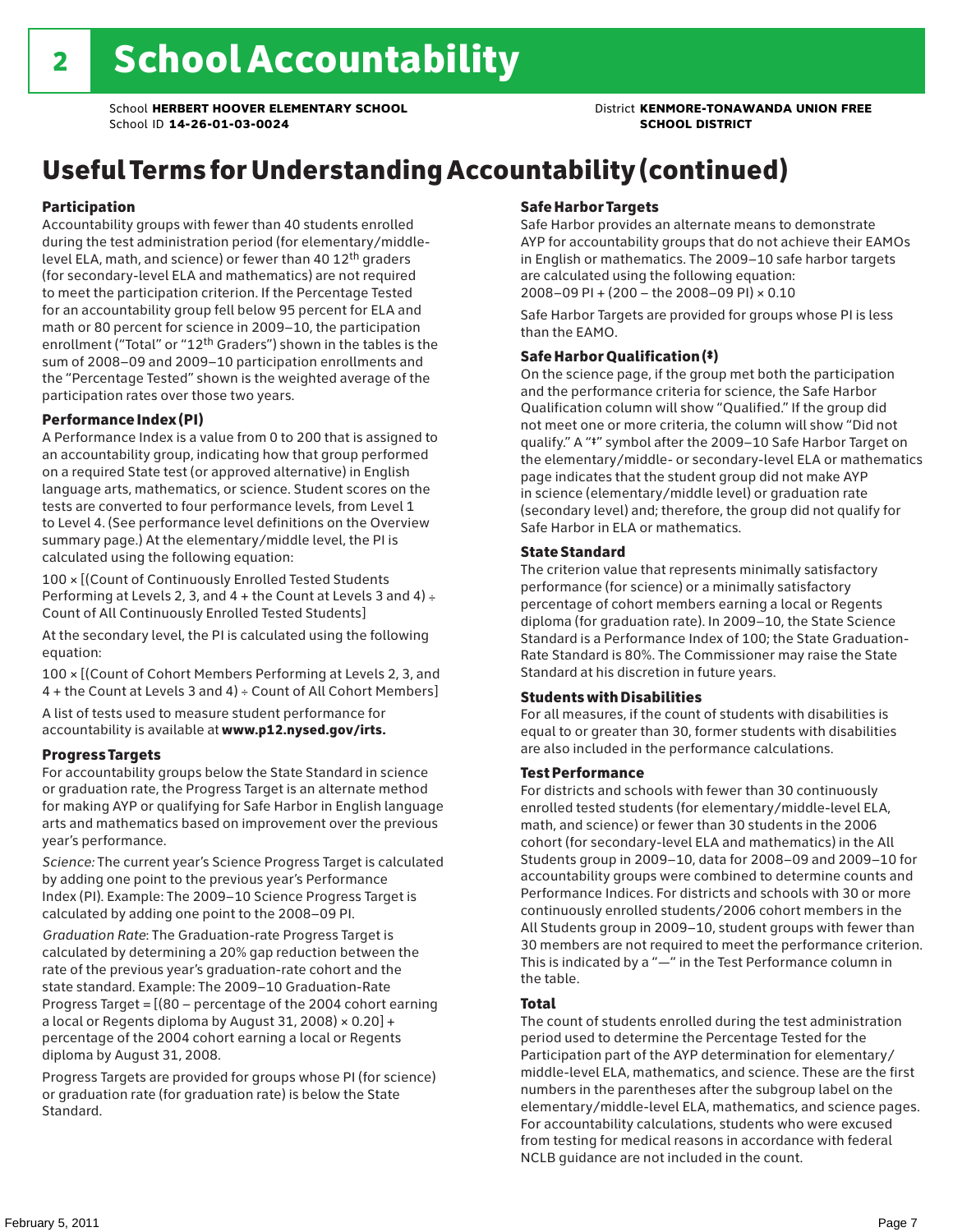### Understanding Your School Accountability Status

New York State participates in the Differentiated Accountability pilot program, as approved by the United States Department of Education in January 2009. Under this program, each public school in the State is assigned an accountability "phase" (Good Standing, Improvement, Corrective Action, or Restructuring) and, for schools not in Good Standing, a "category" (Basic, Focused, or Comprehensive) for each measure for which the school is accountable. Accountability measures for schools at the elementary/middle level are English language arts (ELA), mathematics, and science; at the secondary level, they are ELA, mathematics, and graduation rate. Generally, the school's overall accountability status is its most advanced accountability phase and its highest category within that phase. A school in any year of the phase (that is not Good Standing) that makes AYP for the measure remains in the same phase/category the following year. An identified school that makes AYP in the identified measure for two consecutive years returns to Good Standing. Once a school is identified with a category within a phase, it cannot move to a less intensive category in the following school year within that phase.

Each school district with one or more Title I schools and each Title I charter school designated as Improvement (year 1 and year 2), Corrective Action, or Restructuring must make Supplemental Educational Services available for eligible students in the identified Title I school(s). A school district with one or more schools designated as Improvement (year 2), Corrective Action, or Restructuring must also provide Public School Choice to eligible students in identified Title I school(s). For more information on the Differentiated Accountability program and a list of interventions for schools not in Good Standing,

see http://www.p12.nysed.gov/nyc/APA/Differentiated\_Accountability/DA\_home.html.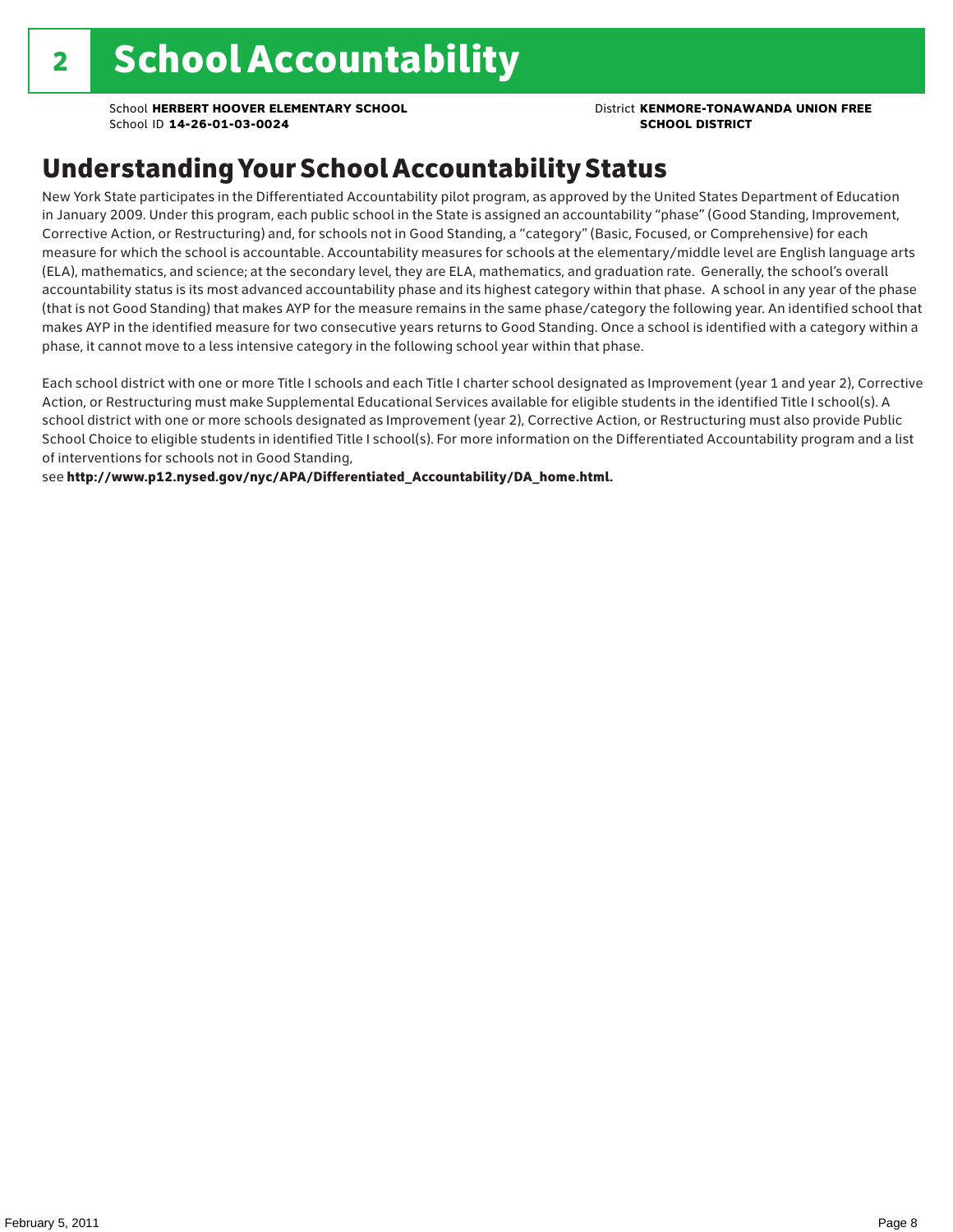### Understanding Your School Accountability Status (continued)

Phase **Phase** Phase/Category

Good Standing A school that has not been designated as Improvement, Corrective Action, or Restructuring.

Improvement (year 1) A school that failed to make AYP for two consecutive years on the same accountability measure; or a school that was designated as Improvement (year 1) in the current school year that made AYP for the identified measure and is in Good Standing.

Improvement (year 2) A school that was designated as a school in Improvement (year 1) in the current school year and failed to make AYP on the same accountability measure for which it was identified; or a school that was designated as Improvement (year 2) in the current school year that made AYP for the identified measure.

Corrective Action (year 1) A school that was designated as a school in Improvement (year 2) in the current school year and failed to make AYP on the same accountability measure for which it was identified; or a school that was designated as Corrective Action (year 1) in the current school year that made AYP for the identified

#### Improvement/Basic:

A school that failed to make AYP in ELA and/or math for one accountability group, but made AYP for the All Students group; or a school that failed to make AYP in only science or graduation rate. Improvement/Focused:

A school that failed to make AYP in ELA and/or math for more than one accountability group, but made AYP for the All Students group; or a school whose worst status is Improvement/Basic for at least two measures.

#### Improvement/Comprehensive:

A school that failed to make AYP in ELA and/or math for the All Students group; or a school that failed to make AYP in ELA and/or math for every accountability group for which there are at least two, but made AYP for the All Students group; or a school that failed to make AYP in ELA and/or math AND in science or graduation rate.

#### Corrective Action or Restructuring/Focused:

A school that failed to make AYP in ELA and/or math for one or more accountability groups, but made AYP for the All Students group; or a school that failed to make AYP in science or graduation rate but made AYP in ELA and math.

measure. Corrective Action (year 2) A school that was designated as a school in Corrective Action (year 1) in the current school year that failed to make AYP on the same accountability measure for which it was identified; or a school that was designated as Corrective Action (year 2) in the current school year that made AYP for the identified measure.

Restructuring (year 1) A school that was designated as a school in Corrective Action (year 2) in the current school year and failed to make AYP on the same accountability measure for which it was identified; or a school that was designated as Restructuring (year 1) in the current school year that made AYP for the identified measure. Restructuring (year 2) A school that was designated as a school in Restructuring (year 1) in the current school year that failed to make AYP on the same accountability measure for which it was identified; or a school that was designated as Restructuring (year 2) in the current school year that made AYP for the identified measure. Restructuring (Advanced) A school that was designated as a school in Restructuring (year 2) in the current school year that failed to make AYP on the same accountability measure for which it was identified; or a school that was designated as Restructuring (Advanced) in the current school year that made AYP for the identified measure.

Corrective Action or Restructuring/Comprehensive: A school that failed to make AYP in ELA and/or math for the All Students group; or a school that failed to make AYP in ELA and/or math for every accountability group except the All Students group for which there are at least two, but made AYP for the All Students group; or a school that failed to make AYP in ELA and/or math AND in science or graduation rate.

SURR: A school that is identified for registration review (SURR) during a school year in which it is designated as a school in Improvement or Corrective Action shall, in the next school year, be designated as Restructuring (year 1)/Comprehensive.

Pending - A school's status is "Pending" if the school requires special evaluation procedures and they have not yet been completed.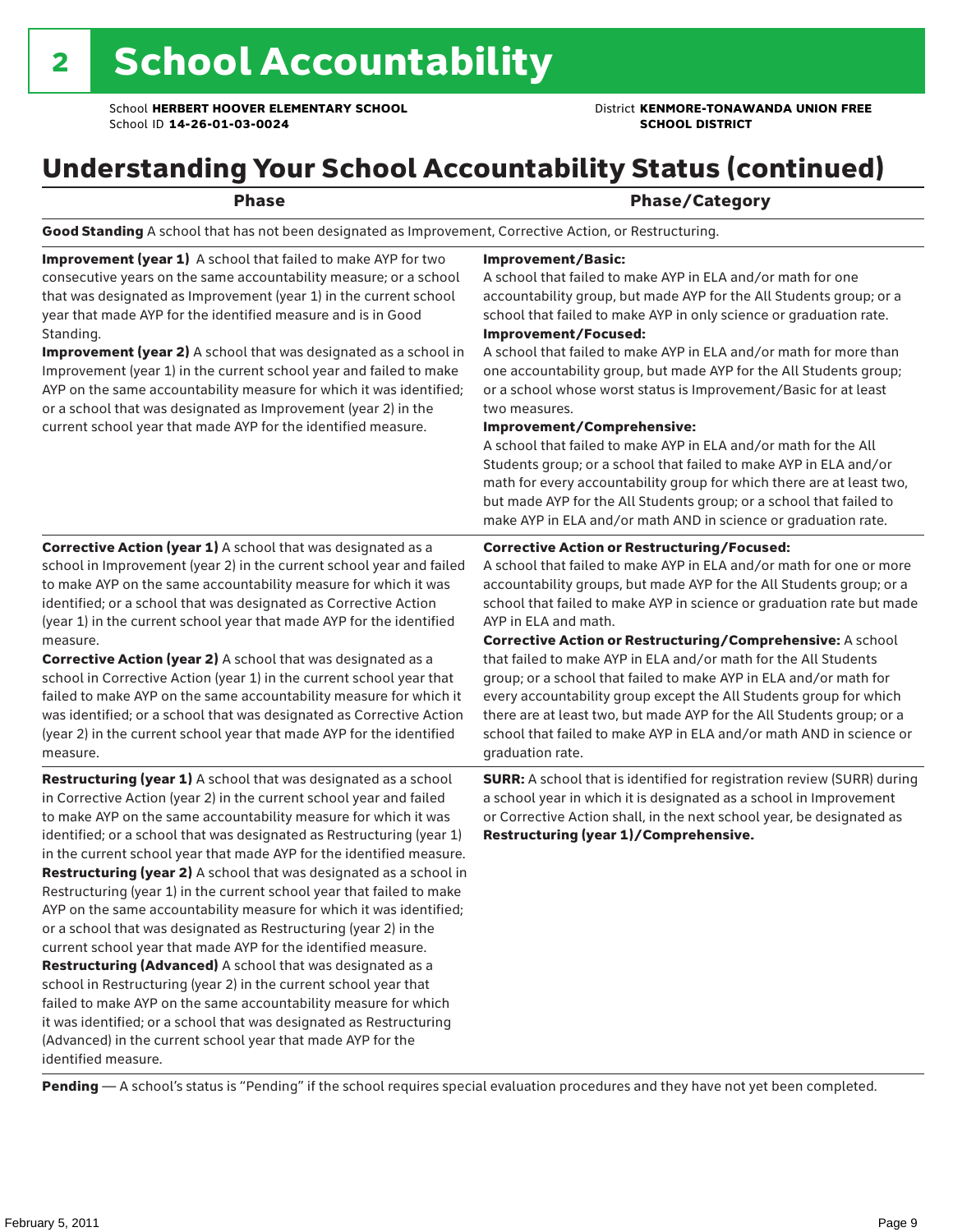# 2 School Accountability

School **HERBERT HOOVER ELEMENTARY SCHOOL** District **KENMORE-TONAWANDA UNION FREE**<br>School ID 14-26-01-03-0024 **District** School ID 14-26-01-03-0024 School ID **14-26-01-03-0024** 

### Summary

| <b>Overall Accountability</b><br>Status $(2010 - 11)$ | <b>In Good Standing</b> |                                                   |                        |  |  |  |
|-------------------------------------------------------|-------------------------|---------------------------------------------------|------------------------|--|--|--|
|                                                       |                         | <b>Elementary/Middle Level</b>                    | <b>Secondary Level</b> |  |  |  |
|                                                       | ELA                     | In Good Standing                                  | ELA                    |  |  |  |
|                                                       | Math                    | In Good Standing                                  | Math                   |  |  |  |
|                                                       | Science                 | In Good Standing                                  | <b>Graduation Rate</b> |  |  |  |
| The Library A. Frontiers                              |                         | Monus the Cabool Boostical Title I Bout A Funding |                        |  |  |  |

| <b>Years the School Received Title I Part A Funding</b> |         |             |  |  |  |  |
|---------------------------------------------------------|---------|-------------|--|--|--|--|
| $2008 - 09$                                             | 2009-10 | $2010 - 11$ |  |  |  |  |
| N <sub>O</sub>                                          | YES     | NO          |  |  |  |  |
|                                                         |         |             |  |  |  |  |

### On which accountability measures did this school make Adequate Yearly Progress (AYP) and which groups made AYP on each measure?

|                                                     | <b>Elementary/Middle Level</b> |               |               | <b>Secondary Level</b> |             |                        |  |
|-----------------------------------------------------|--------------------------------|---------------|---------------|------------------------|-------------|------------------------|--|
|                                                     | English                        |               |               | English                |             |                        |  |
| <b>Student Groups</b>                               | Language Arts                  | Mathematics   | Science       | Language Arts          | Mathematics | <b>Graduation Rate</b> |  |
| <b>All Students</b>                                 | V                              | v             | V             |                        |             |                        |  |
| <b>Ethnicity</b>                                    |                                |               |               |                        |             |                        |  |
| American Indian or Alaska Native                    |                                |               |               |                        |             |                        |  |
| <b>Black or African American</b>                    |                                |               |               |                        |             |                        |  |
| Hispanic or Latino                                  |                                |               |               |                        |             |                        |  |
| Asian or Native Hawaiian/Other Pacific<br>Islander  |                                |               |               |                        |             |                        |  |
| White                                               | V                              |               |               |                        |             |                        |  |
| Multiracial                                         |                                |               |               |                        |             |                        |  |
| <b>Other Groups</b>                                 |                                |               |               |                        |             |                        |  |
| <b>Students with Disabilities</b>                   | $\overline{\mathbf{v}}$        | J             |               |                        |             |                        |  |
| Limited English Proficient                          |                                |               |               |                        |             |                        |  |
| <b>Economically Disadvantaged</b>                   | v                              |               |               |                        |             |                        |  |
| <b>Student groups making</b><br>AYP in each subject | $\vee$ 4 of 4                  | $\vee$ 4 of 4 | $\vee$ 1 of 1 |                        |             |                        |  |



Made AYP Using Safe Harbor Target

✘ Did not make AYP

— Insufficient Number of Students to Determine AYP Status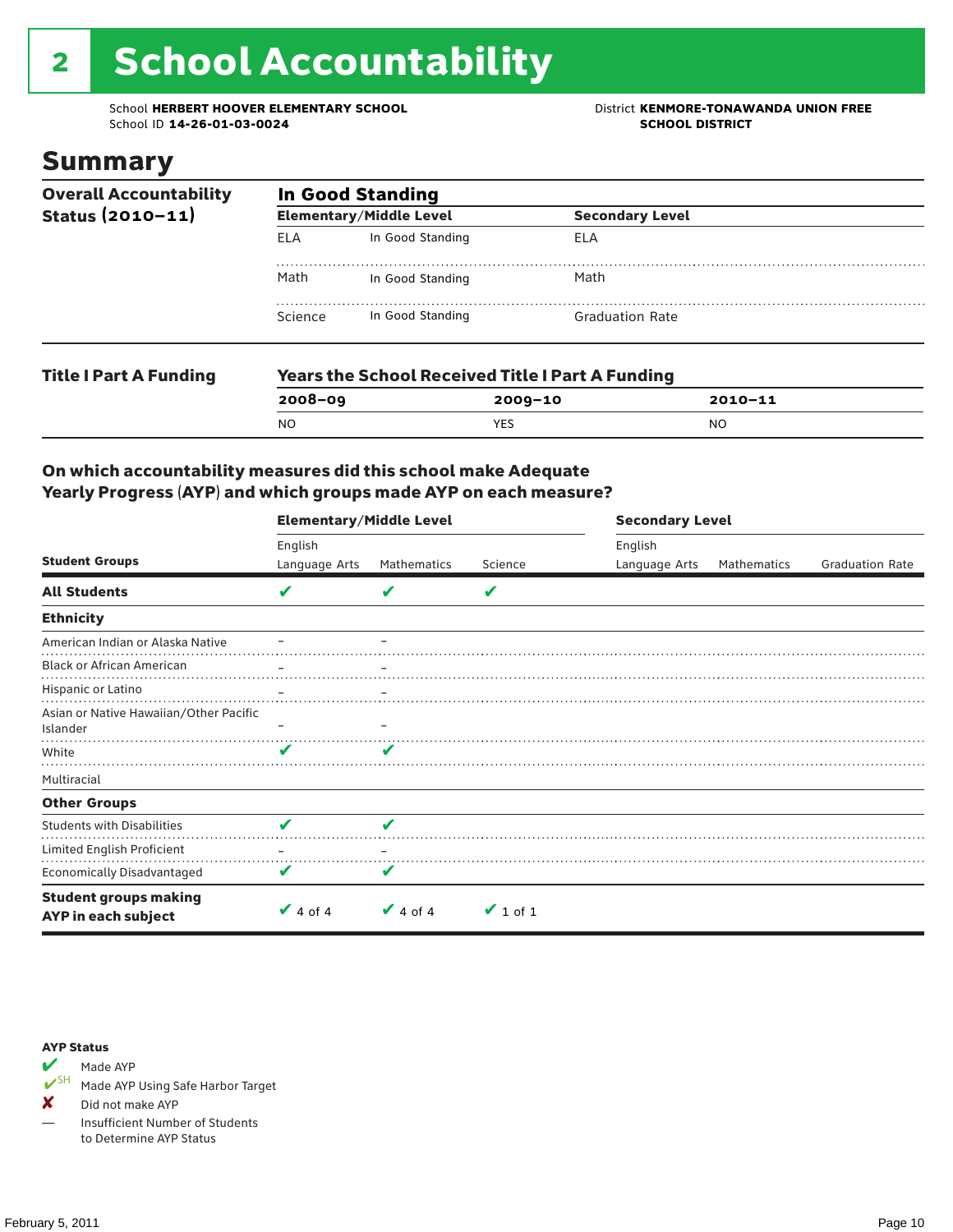## **Elementary/Middle-Level English Language Arts**

| <b>Accountability Status</b><br>for This Subject<br>$(2010 - 11)$ |        | In Good Standing                                   |
|-------------------------------------------------------------------|--------|----------------------------------------------------|
| <b>Accountability Measures</b>                                    | 4 of 4 | Student groups making AYP in English language arts |
|                                                                   |        | Made AYP                                           |
|                                                                   |        |                                                    |

#### How did students in each accountability group perform on **elementary/middle-level English language arts accountability measures?**

|                                                          | <b>AYP</b>    | <b>Participation</b> |               | <b>Test Performance</b> |             | <b>Performance Objectives</b> |                    |             |
|----------------------------------------------------------|---------------|----------------------|---------------|-------------------------|-------------|-------------------------------|--------------------|-------------|
| <b>Student Group</b>                                     |               | Met                  | Percentage    | Met                     | Performance | Effective                     | Safe Harbor Target |             |
| (Total: Continuous Enrollment)                           | <b>Status</b> | Criterion            | <b>Tested</b> | Criterion               | Index       | AMO                           | 2009-10            | $2010 - 11$ |
| <b>Accountability Groups</b>                             |               |                      |               |                         |             |                               |                    |             |
| <b>All Students (309:304)</b>                            | V             | V                    | 100%          | V                       | 185         | 149                           |                    |             |
| <b>Ethnicity</b>                                         |               |                      |               |                         |             |                               |                    |             |
| American Indian or Alaska Native (1:1)                   |               |                      |               |                         |             |                               |                    |             |
| Black or African American (20:20)                        |               |                      |               |                         |             |                               |                    |             |
| Hispanic or Latino (13:13)                               |               |                      |               |                         |             |                               |                    |             |
| Asian or Native Hawaiian/Other Pacific<br>Islander (9:9) |               |                      |               |                         |             |                               |                    |             |
| White (266:261)                                          | V             | V                    | 100%          | V                       | 187         | 148                           |                    |             |
| Multiracial (0:0)                                        |               |                      |               |                         |             |                               |                    |             |
| <b>Other Groups</b>                                      |               |                      |               |                         |             |                               |                    |             |
| Students with Disabilities (35:38)                       | V             |                      |               | v                       | 174         | 139                           |                    |             |
| Limited English Proficient (4:4)                         |               |                      |               |                         |             |                               |                    |             |
| Economically Disadvantaged (121:120)                     | V             | V                    | 100%          | V                       | 178         | 146                           |                    |             |
| <b>Final AYP Determination</b>                           | $\vee$ 4 of 4 |                      |               |                         |             |                               |                    |             |
| <b>Non-Accountability Groups</b>                         |               |                      |               |                         |             |                               |                    |             |
| Female (160:157)                                         |               |                      | 100%          |                         | 185         | 147                           |                    |             |
| Male (149:147)                                           |               |                      | 100%          |                         | 184         | 146                           |                    |             |
| Migrant (0:0)                                            |               |                      |               |                         |             |                               |                    |             |

#### Symbols

- Made AYP<br> **V**SH Made AVP Made AYP Using Safe Harbor Target
- X Did not make AYP
- Fewer Than 40 Total/Fewer Than 30 Continuous Enrollment
- ‡ Did not qualify for Safe Harbor

note: See *Useful Terms for Understanding Accountability*  for explanations and definitions of terms and table labels used on this page.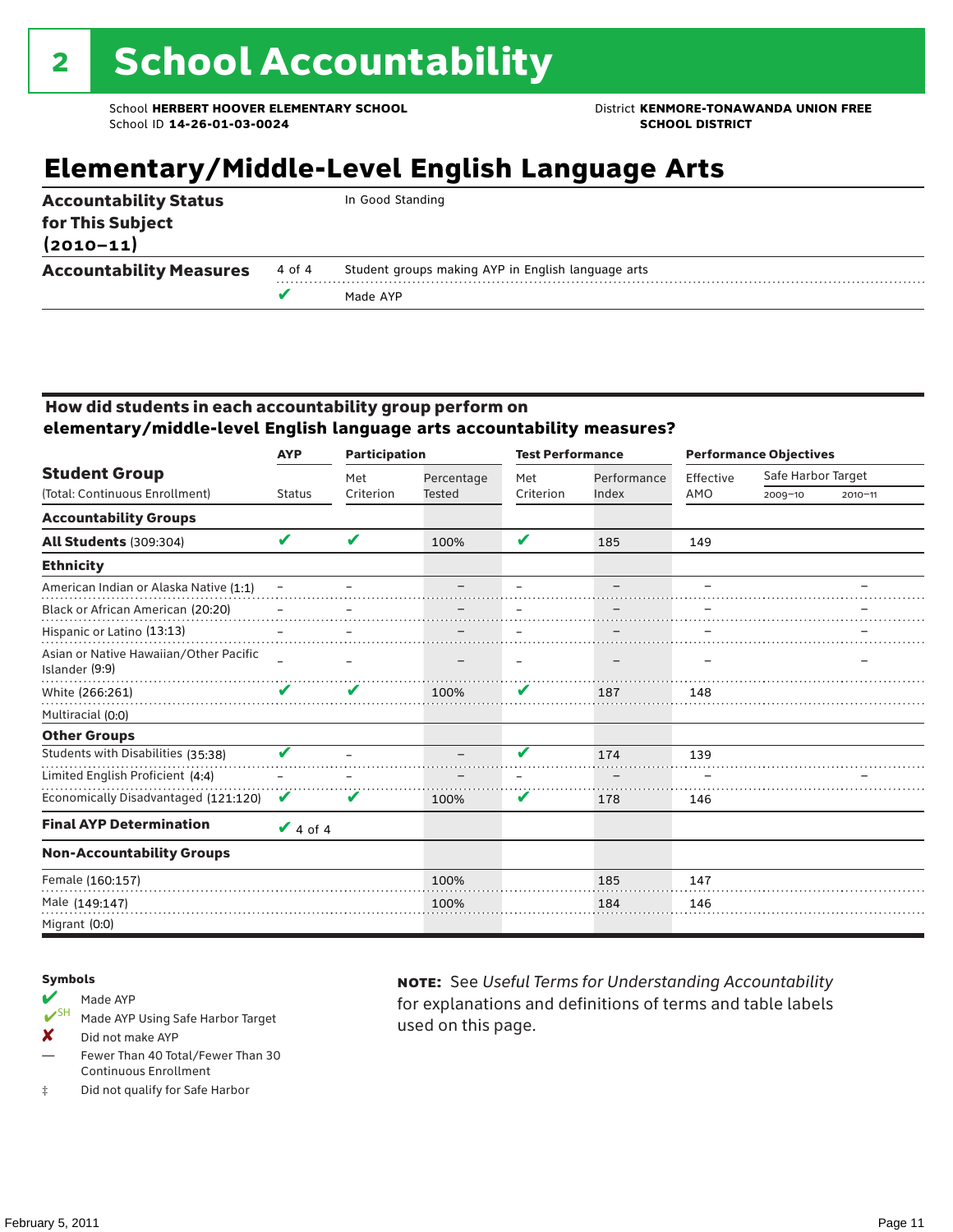### **Elementary/Middle-Level Mathematics**

| <b>Accountability Status</b><br>for This Subject<br>$(2010 - 11)$ |        | In Good Standing                         |
|-------------------------------------------------------------------|--------|------------------------------------------|
| <b>Accountability Measures</b>                                    | 4 of 4 | Student groups making AYP in mathematics |
|                                                                   |        | Made AYP                                 |
|                                                                   |        |                                          |

#### How did students in each accountability group perform on **elementary/middle-level mathematics accountability measures?**

|                                                          | <b>AYP</b>    | <b>Participation</b> |               | <b>Test Performance</b> |             |           | <b>Performance Objectives</b> |             |  |
|----------------------------------------------------------|---------------|----------------------|---------------|-------------------------|-------------|-----------|-------------------------------|-------------|--|
| <b>Student Group</b>                                     |               | Met                  | Percentage    | Met                     | Performance | Effective | Safe Harbor Target            |             |  |
| (Total: Continuous Enrollment)                           | <b>Status</b> | Criterion            | <b>Tested</b> | Criterion               | Index       | AMO       | $2009 - 10$                   | $2010 - 11$ |  |
| <b>Accountability Groups</b>                             |               |                      |               |                         |             |           |                               |             |  |
| <b>All Students (309:303)</b>                            | V             | V                    | 100%          | V                       | 197         | 129       |                               |             |  |
| <b>Ethnicity</b>                                         |               |                      |               |                         |             |           |                               |             |  |
| American Indian or Alaska Native (1:1)                   |               |                      |               |                         |             |           |                               |             |  |
| Black or African American (20:20)                        |               |                      |               |                         |             |           |                               |             |  |
| Hispanic or Latino (13:13)                               |               |                      |               |                         |             |           |                               |             |  |
| Asian or Native Hawaiian/Other Pacific<br>Islander (9:9) |               |                      |               |                         |             |           |                               |             |  |
| White (266:260)                                          | V             | V                    | 100%          | V                       | 198         | 128       |                               |             |  |
| Multiracial (0:0)                                        |               |                      |               |                         |             |           |                               |             |  |
| <b>Other Groups</b>                                      |               |                      |               |                         |             |           |                               |             |  |
| Students with Disabilities (35:38)                       | V             |                      |               | v                       | 192         | 119       |                               |             |  |
| Limited English Proficient (4:4)                         |               |                      |               |                         |             |           |                               |             |  |
| Economically Disadvantaged (121:119)                     | V             | v                    | 99%           | V                       | 197         | 125       |                               |             |  |
| <b>Final AYP Determination</b>                           | $\vee$ 4 of 4 |                      |               |                         |             |           |                               |             |  |
| <b>Non-Accountability Groups</b>                         |               |                      |               |                         |             |           |                               |             |  |
| Female (160:156)                                         |               |                      | 99%           |                         | 199         | 127       |                               |             |  |
| Male (149:147)                                           |               |                      | 100%          |                         | 196         | 126       |                               |             |  |
| Migrant (0:0)                                            |               |                      |               |                         |             |           |                               |             |  |

#### Symbols

- Made AYP<br> **V**SH Made AVP Made AYP Using Safe Harbor Target
- X Did not make AYP
- Fewer Than 40 Total/Fewer Than 30 Continuous Enrollment
- ‡ Did not qualify for Safe Harbor

note: See *Useful Terms for Understanding Accountability*  for explanations and definitions of terms and table labels used on this page.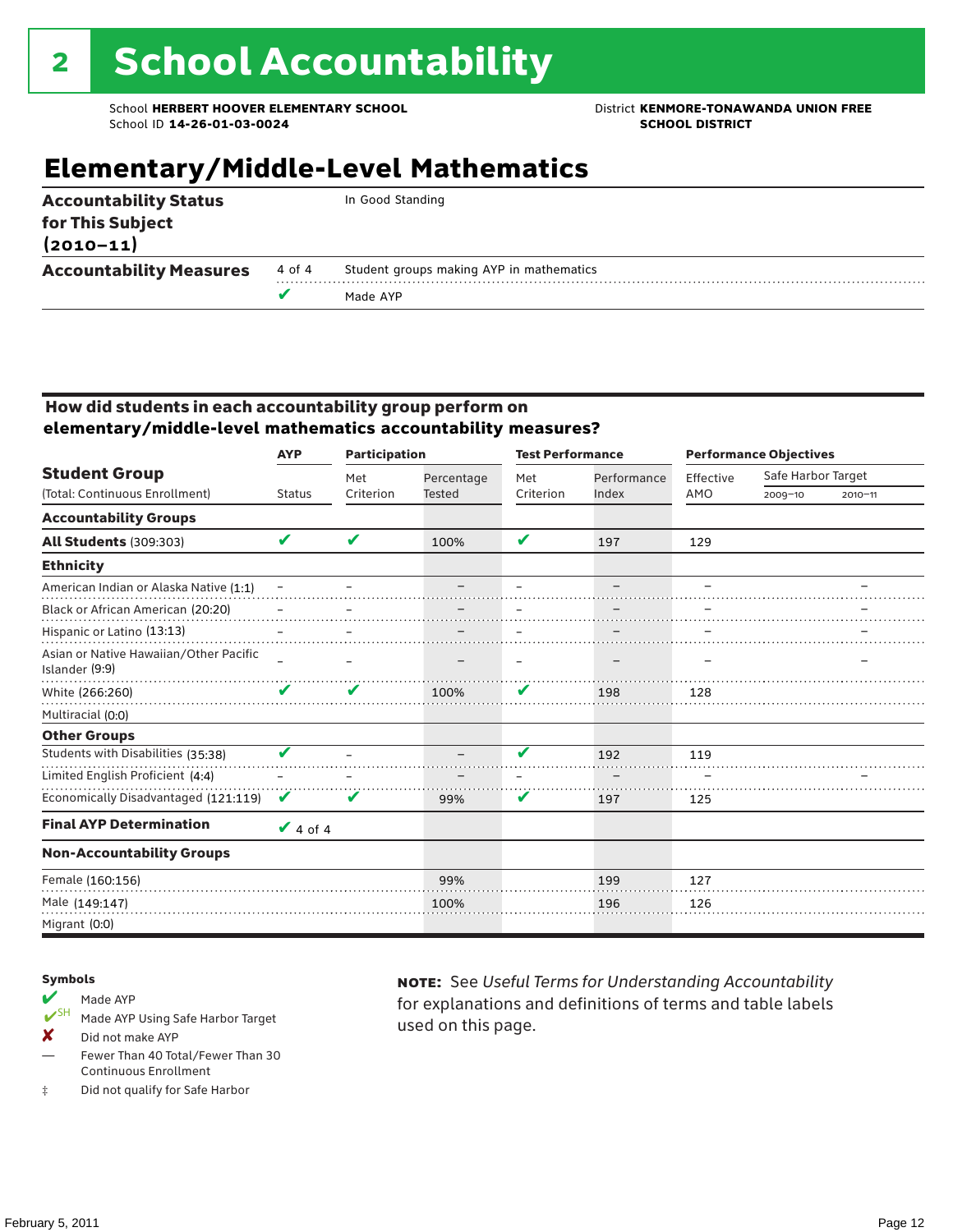# 2 School Accountability

School **HERBERT HOOVER ELEMENTARY SCHOOL** District **KENMORE-TONAWANDA UNION FREE**<br>School ID 14-26-01-03-0024 **District SCHOOL DISTRICT** School ID **14-26-01-03-0024** 

## Elementary/Middle-Level Science

| <b>Accountability Status</b>   |        | In Good Standing                     |
|--------------------------------|--------|--------------------------------------|
| for This Subject               |        |                                      |
| $(2010 - 11)$                  |        |                                      |
| <b>Accountability Measures</b> | 1 of 1 | Student groups making AYP in science |
|                                |        | Made AYP                             |
|                                |        |                                      |

### How did students in each accountability group perform on elementary/middle-level science accountability measures?

|                                                          | <b>AYP</b>    |                      |           | <b>Participation</b> |           | <b>Test Performance</b> | <b>Performance Objectives</b> |                 |         |
|----------------------------------------------------------|---------------|----------------------|-----------|----------------------|-----------|-------------------------|-------------------------------|-----------------|---------|
| <b>Student Group</b>                                     |               | Safe Harbor          | Met       | Percentage           | Met       | Performance             | State                         | Progress Target |         |
| (Total: Continuous Enrollment)                           |               | Status Qualification | Criterion | <b>Tested</b>        | Criterion | Index                   | Standard                      | 2009-10         | 2010-11 |
| <b>Accountability Groups</b>                             |               |                      |           |                      |           |                         |                               |                 |         |
| All Students (100:99)                                    | V             | Oualified            | V         | 100%                 | V         | 198                     | 100                           |                 |         |
| <b>Ethnicity</b>                                         |               |                      |           |                      |           |                         |                               |                 |         |
| American Indian or Alaska Native (1:1)                   |               |                      |           |                      |           |                         |                               |                 |         |
| Black or African American (7:7)                          |               |                      |           |                      |           |                         |                               |                 |         |
| Hispanic or Latino (5:5)                                 |               |                      |           |                      |           |                         |                               |                 |         |
| Asian or Native Hawaiian/Other Pacific<br>Islander (2:2) |               |                      |           |                      |           |                         |                               |                 |         |
| White (85:84)                                            |               | Oualified            |           | 100%                 | V         | 198                     | 100                           |                 |         |
| Multiracial (0:0)                                        |               |                      |           |                      |           |                         |                               |                 |         |
| <b>Other Groups</b>                                      |               |                      |           |                      |           |                         |                               |                 |         |
| Students with Disabilities (12:12)                       |               |                      |           |                      |           |                         |                               |                 |         |
| Limited English Proficient (2:2)                         |               |                      |           |                      |           |                         |                               |                 |         |
| Economically Disadvantaged (35:35)                       |               | Qualified            |           |                      | V         | 200                     | 100                           |                 |         |
| <b>Final AYP Determination</b>                           | $\vee$ 1 of 1 |                      |           |                      |           |                         |                               |                 |         |
| <b>Non-Accountability Groups</b>                         |               |                      |           |                      |           |                         |                               |                 |         |
| Female (55:54)                                           |               |                      |           | 100%                 |           | 198                     | 100                           |                 |         |
| Male (45:45)                                             |               |                      |           | 100%                 |           | 198                     | 100                           |                 |         |
| Migrant (0:0)                                            |               |                      |           |                      |           |                         |                               |                 |         |

#### Symbols

- $M$  Made AYP
- X Did not make AYP
- Fewer Than 40 Total/Fewer Than 30 Continuous Enrollment

note: See *Useful Terms for Understanding Accountability*  for explanations and definitions of terms and table labels used on this page.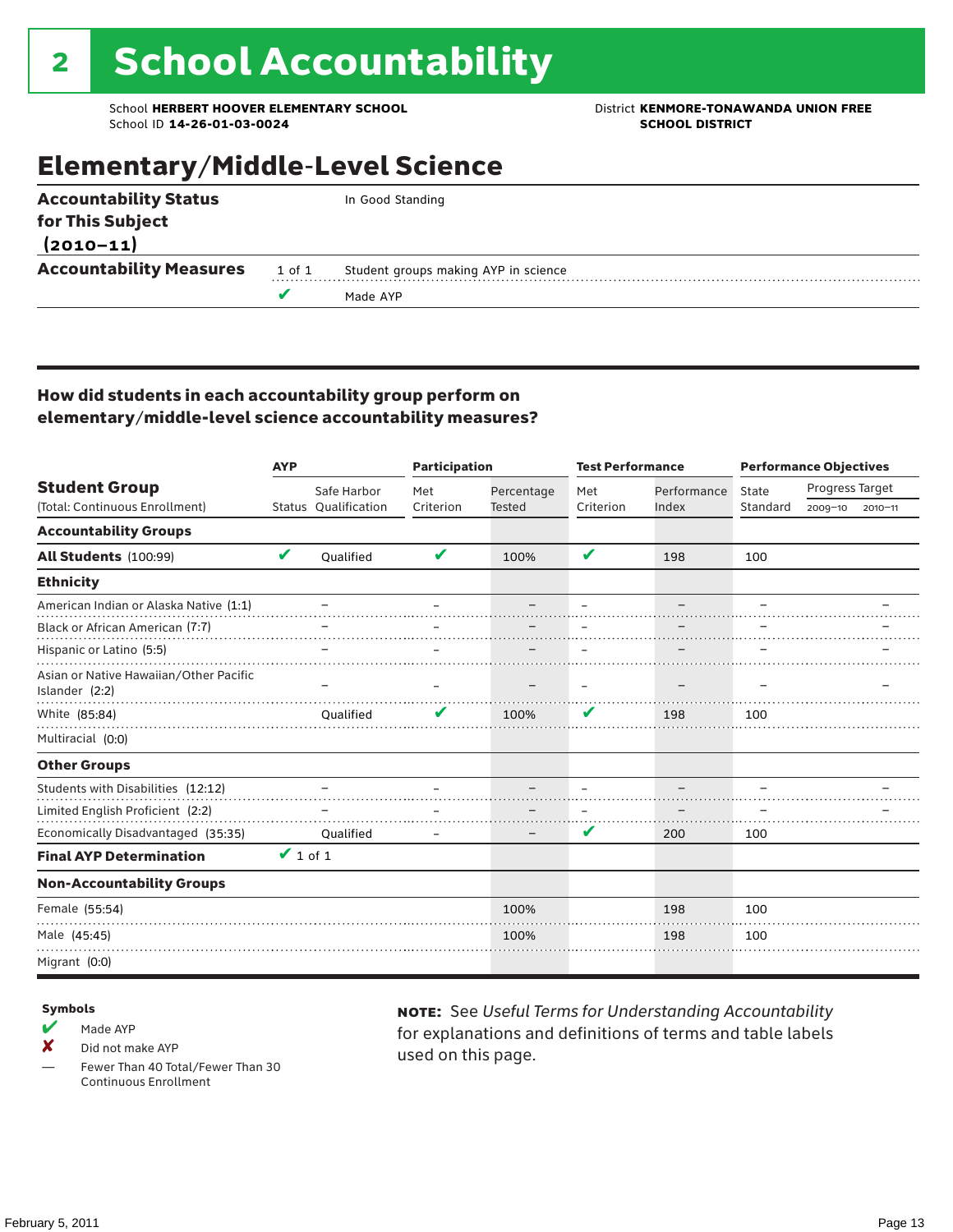### Summary of 2009–10 **School Performance**

Performance on the State assessments in English language arts, mathematics, and science at the elementary and middle levels is reported in terms of mean scores and the percentage of tested students scoring at or above Level 2, Level 3, and Level 4. Performance on the State assessments in ELA and mathematics at the secondary level is reported in terms of the percentage of students in a cohort scoring at these levels.

|                              | Percentage of students that<br>scored at or above Level 3 | Total<br>Tested |      |
|------------------------------|-----------------------------------------------------------|-----------------|------|
| <b>English Language Arts</b> | 0%                                                        | 50%             | 100% |
| Grade 3                      | 72%                                                       |                 | 100  |
| Grade 4                      | 69%                                                       |                 | 95   |
| Grade 5                      | 62%                                                       |                 | 105  |
| <b>Mathematics</b>           |                                                           |                 |      |
| Grade 3                      | 81%                                                       |                 | 100  |
| Grade 4                      | 75%                                                       |                 | 95   |
| Grade 5                      | 75%                                                       |                 | 104  |
| <b>Science</b>               |                                                           |                 |      |
| Grade 4                      | 98%                                                       |                 | 95   |

#### About the Performance Level Descriptors

#### Level 1: Not Meeting Learning Standards.

Student performance does not demonstrate an understanding of the content expected in the subject and grade level.

#### Level 2: Partially Meeting Learning Standards.

Student performance demonstrates a partial understanding of the content expected in the subject and grade level.

#### Level 3: Meeting Learning Standards.

Student performance demonstrates an understanding of the content expected in the subject and grade level.

#### Level 4: Meeting Learning Standards with Distinction.

Student performance demonstrates a thorough understanding of the content expected in the subject and grade level.

### How are Need/Resource Capacity (N/RC) categories determined?

Districts are divided into high, average, and low need categories based on their ability to meet the special needs of their students with local resources. Districts in the high need category are subdivided into four categories based on enrollment size and, in some cases, number of students per square mile. More information about the categories can be found in the *Report to the Governor and the Legislature on the Educational Status of the*  State's Schools at www.p12.nysed.gov/irts.

In this section, this school's performance is compared with<br>that of the school district and multigarhaals Statemide In this section, this school's performance is compared that of the school district and public schools Statewide.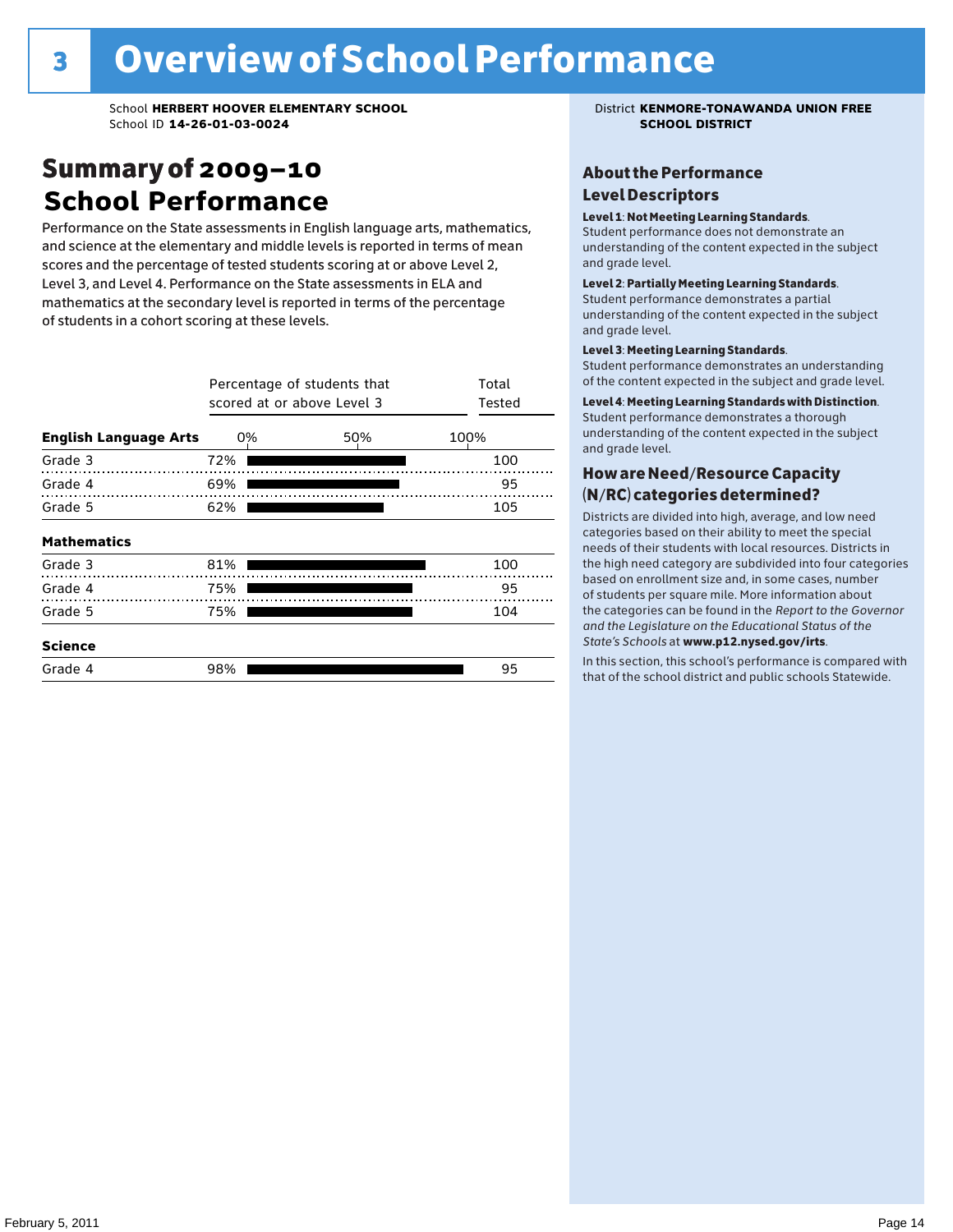## **This School's Results in Grade 3 English Language Arts**

|                                                           | <b>This School</b> |                                 | <b>School District</b>                | <b>NY State Public</b>               |  |  |
|-----------------------------------------------------------|--------------------|---------------------------------|---------------------------------------|--------------------------------------|--|--|
|                                                           |                    | Percentage scoring at level(s): | Percentage scoring at level(s):       | Percentage scoring at level(s):      |  |  |
|                                                           | $2 - 4$            | 4<br>$3 - 4$                    | $2 - 4$<br>$3 - 4$<br>$\overline{4}$  | $\overline{4}$<br>$2 - 4$<br>$3 - 4$ |  |  |
| 2010 Mean Score: 679                                      |                    | *Range: 643-780 662-780 694-780 |                                       |                                      |  |  |
| 2009 Mean Score: 676<br>$2009 - 10$<br>a sa na<br>2008-09 | 100%<br>97% 99%    | 86%<br>72%<br>23%<br>9%         | 97%<br>90%<br>80%<br>59%<br>18%<br>8% | 95%<br>86%<br>76%<br>55%<br>17% 11%  |  |  |
| Number of Tested Students:                                | 95<br>97           | 83<br>23<br>72<br>9             | 512 562<br>337<br>463<br>101 45       |                                      |  |  |

| <b>Results by</b>                               |        | 2009-10 School Year |                                 |     | 2008-09 School Year |         |                                 |                |
|-------------------------------------------------|--------|---------------------|---------------------------------|-----|---------------------|---------|---------------------------------|----------------|
| <b>Student Group</b>                            | Total  |                     | Percentage scoring at level(s): |     | Total               |         | Percentage scoring at level(s): |                |
|                                                 | Tested | $2 - 4$             | $3 - 4$                         | 4   | <b>Tested</b>       | $2 - 4$ | $3 - 4$                         | $\overline{4}$ |
| <b>All Students</b>                             | 100    | 97%                 | 72%                             | 23% | 96                  | 99%     | 86%                             | 9%             |
| Female                                          | 48     | 98%                 | 73%                             | 25% | 55                  | 100%    | 85%                             | 15%            |
| Male                                            | 52     | 96%                 | 71%                             | 21% | 41                  | 98%     | 88%                             | 2%             |
| American Indian or Alaska Native                |        |                     |                                 |     | 1                   |         |                                 |                |
| <b>Black or African American</b>                | 6      | 100%                | 50%                             | 33% | 7                   | 86%     | 43%                             | 0%             |
| Hispanic or Latino                              | 2      |                     |                                 |     | 5                   |         |                                 |                |
| Asian or Native Hawaiian/Other Pacific Islander | 4      |                     |                                 |     |                     |         |                                 |                |
| White                                           | 88     | 97%                 | 74%                             | 23% | 83                  | 100%    | 89%                             | 10%            |
| Multiracial                                     |        |                     |                                 |     |                     |         |                                 |                |
| Small Group Totals                              | 6      | 100%                | 67%                             | 17% | 6                   | 100%    | 100%                            | 17%            |
| <b>General-Education Students</b>               | 93     | 98%                 | 73%                             | 24% | 85                  | 100%    | 87%                             | 11%            |
| <b>Students with Disabilities</b>               |        | 86%                 | 57%                             | 14% | 11                  | 91%     | 82%                             | 0%             |
| English Proficient                              | 99     |                     |                                 |     | 95                  |         |                                 |                |
| Limited English Proficient                      | 1      |                     |                                 |     | 1                   |         |                                 |                |
| Economically Disadvantaged                      | 41     | 98%                 | 63%                             | 24% | 26                  | 96%     | 73%                             | 8%             |
| Not Disadvantaged                               | 59     | 97%                 | 78%                             | 22% | 70                  | 100%    | 91%                             | 10%            |
| Migrant                                         |        |                     |                                 |     |                     |         |                                 |                |
| Not Migrant                                     | 100    | 97%                 | 72%                             | 23% | 96                  | 99%     | 86%                             | 9%             |

**NOTES** 

The – symbol indicates that data for a group of students have been suppressed. If a group has fewer than five students,<br>data for that group and the next smallest group(s) are suppressed to protect the privacy of individual

| * These ranges are for 2009-10 data only. Ranges for the 2008-09 data are available in the 2008-09 Accountability and Overview Reports.<br><b>Other</b> |                 | 2009-10 School Year |                                             |     | 2008-09 School Year |                                                        |     |     |
|---------------------------------------------------------------------------------------------------------------------------------------------------------|-----------------|---------------------|---------------------------------------------|-----|---------------------|--------------------------------------------------------|-----|-----|
| <b>Assessments</b>                                                                                                                                      | Total<br>Tested | $2 - 4$             | Number scoring at level(s):<br>$3 - 4$<br>4 |     |                     | Number scoring at level(s):<br>$2 - 4$<br>$3 - 4$<br>4 |     |     |
| New York State Alternate Assessment<br>(NYSAA): Grade 3 Equivalent                                                                                      |                 |                     |                                             |     | 4                   |                                                        |     |     |
| New York State English as a Second Language<br>Achievement Test (NYSESLAT) <sup>+</sup> : Grade 3                                                       | 0               | N/A                 | N/A                                         | N/A |                     | N/A                                                    | N/A | N/A |
|                                                                                                                                                         | Total           |                     |                                             |     | Total               |                                                        |     |     |
| Recently Arrived LEP Students NOT Tested on<br>the ELA NYSTP: Grade 3                                                                                   | 0               | N/A                 | N/A                                         | N/A | N/A                 | N/A                                                    | N/A | N/A |

February 5, 2011 **Page 15** † These counts represent recently arrived LEP students who used the NYSESLAT to fulfill the English language arts participation requirement.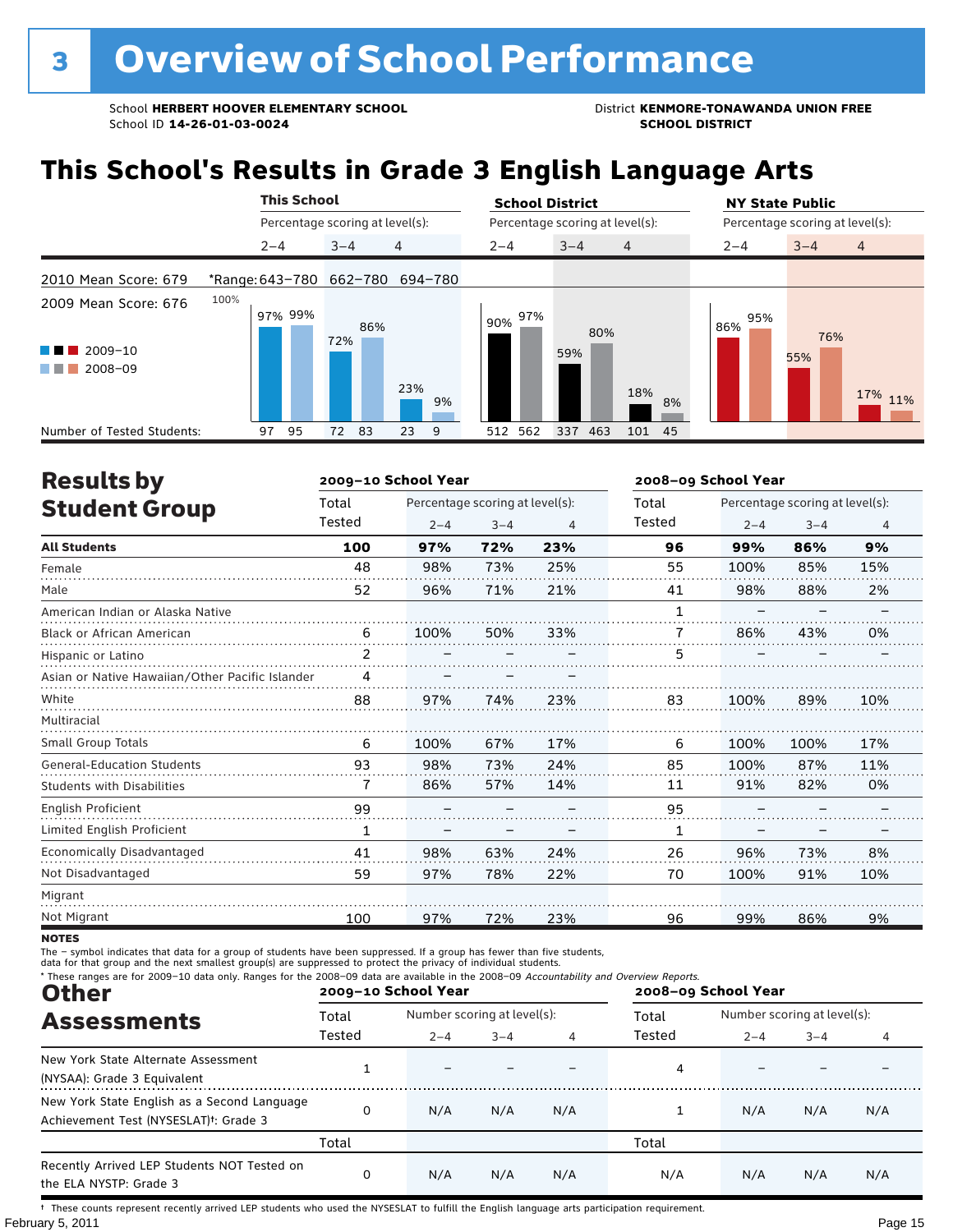### **This School's Results in Grade 3 Mathematics**

|                                                           | <b>This School</b> |                                 | <b>School District</b>               | <b>NY State Public</b>               |
|-----------------------------------------------------------|--------------------|---------------------------------|--------------------------------------|--------------------------------------|
|                                                           |                    | Percentage scoring at level(s): | Percentage scoring at level(s):      | Percentage scoring at level(s):      |
|                                                           | $2 - 4$            | 4<br>$3 - 4$                    | $3 - 4$<br>$2 - 4$<br>$\overline{4}$ | $3 - 4$<br>$\overline{4}$<br>$2 - 4$ |
| 2010 Mean Score: 701                                      | *Range: 661-770    | 684-770<br>707-770              |                                      |                                      |
| 2009 Mean Score: 695<br>$2009 - 10$<br>a sa na<br>2008-09 | 100%<br>98% 99%    | 99%<br>81%<br>28% 30%           | 99%<br>96%<br>93%<br>69%<br>27% 29%  | 99%<br>93%<br>91%<br>59%<br>24% 27%  |
| Number of Tested Students:                                | 99<br>98           | 99<br>30<br>81<br>28            | 532 577<br>395<br>558<br>151 168     |                                      |

| <b>Results by</b>                               |                | 2009-10 School Year |                                 |                | 2008-09 School Year |         |                                 |     |
|-------------------------------------------------|----------------|---------------------|---------------------------------|----------------|---------------------|---------|---------------------------------|-----|
| <b>Student Group</b>                            | Total          |                     | Percentage scoring at level(s): |                | Total               |         | Percentage scoring at level(s): |     |
|                                                 | Tested         | $2 - 4$             | $3 - 4$                         | $\overline{4}$ | Tested              | $2 - 4$ | $3 - 4$                         | 4   |
| <b>All Students</b>                             | 100            | 98%                 | 81%                             | 28%            | 100                 | 99%     | 99%                             | 30% |
| Female                                          | 48             | 100%                | 77%                             | 23%            | 55                  | 100%    | 100%                            | 36% |
| Male                                            | 52             | 96%                 | 85%                             | 33%            | 45                  | 98%     | 98%                             | 22% |
| American Indian or Alaska Native                |                |                     |                                 |                | 1                   |         |                                 |     |
| <b>Black or African American</b>                | 6              | 100%                | 50%                             | 33%            | 8                   | 88%     | 88%                             | 25% |
| Hispanic or Latino                              | $\overline{2}$ |                     |                                 |                | 5                   |         |                                 |     |
| Asian or Native Hawaiian/Other Pacific Islander | 4              |                     |                                 |                |                     |         |                                 |     |
| White                                           | 88             | 98%                 | 83%                             | 27%            | 85                  | 100%    | 100%                            | 29% |
| Multiracial                                     |                |                     |                                 |                |                     |         |                                 |     |
| <b>Small Group Totals</b>                       | 6              | 100%                | 83%                             | 33%            | 7                   | 100%    | 100%                            | 43% |
| <b>General-Education Students</b>               | 93             | 99%                 | 83%                             | 30%            | 88                  | 100%    | 100%                            | 32% |
| <b>Students with Disabilities</b>               | 7              | 86%                 | 57%                             | 0%             | 12                  | 92%     | 92%                             | 17% |
| <b>English Proficient</b>                       | 99             |                     |                                 |                | 98                  |         |                                 |     |
| Limited English Proficient                      | 1              |                     |                                 |                | 2                   |         |                                 |     |
| Economically Disadvantaged                      | 41             | 100%                | 78%                             | 17%            | 27                  | 96%     | 96%                             | 30% |
| Not Disadvantaged                               | 59             | 97%                 | 83%                             | 36%            | 73                  | 100%    | 100%                            | 30% |
| Migrant                                         |                |                     |                                 |                |                     |         |                                 |     |
| Not Migrant                                     | 100            | 98%                 | 81%                             | 28%            | 100                 | 99%     | 99%                             | 30% |
|                                                 |                |                     |                                 |                |                     |         |                                 |     |

**NOTES** 

The – symbol indicates that data for a group of students have been suppressed. If a group has fewer than five students,<br>data for that group and the next smallest group(s) are suppressed to protect the privacy of individual

| <b>Other</b>                                                       |        | 2009-10 School Year         |         | * These ranges are for 2009-10 data only. Ranges for the 2008-09 data are available in the 2008-09 Accountability and Overview Reports.<br>2008-09 School Year |        |                             |        |  |
|--------------------------------------------------------------------|--------|-----------------------------|---------|----------------------------------------------------------------------------------------------------------------------------------------------------------------|--------|-----------------------------|--------|--|
| <b>Assessments</b>                                                 | Total  | Number scoring at level(s): |         |                                                                                                                                                                | Total  | Number scoring at level(s): |        |  |
|                                                                    | Tested | $2 - 4$                     | $3 - 4$ |                                                                                                                                                                | Tested | $2 - 4$                     | $-3-4$ |  |
| New York State Alternate Assessment<br>(NYSAA): Grade 3 Equivalent |        | $\overline{\phantom{0}}$    |         |                                                                                                                                                                |        |                             |        |  |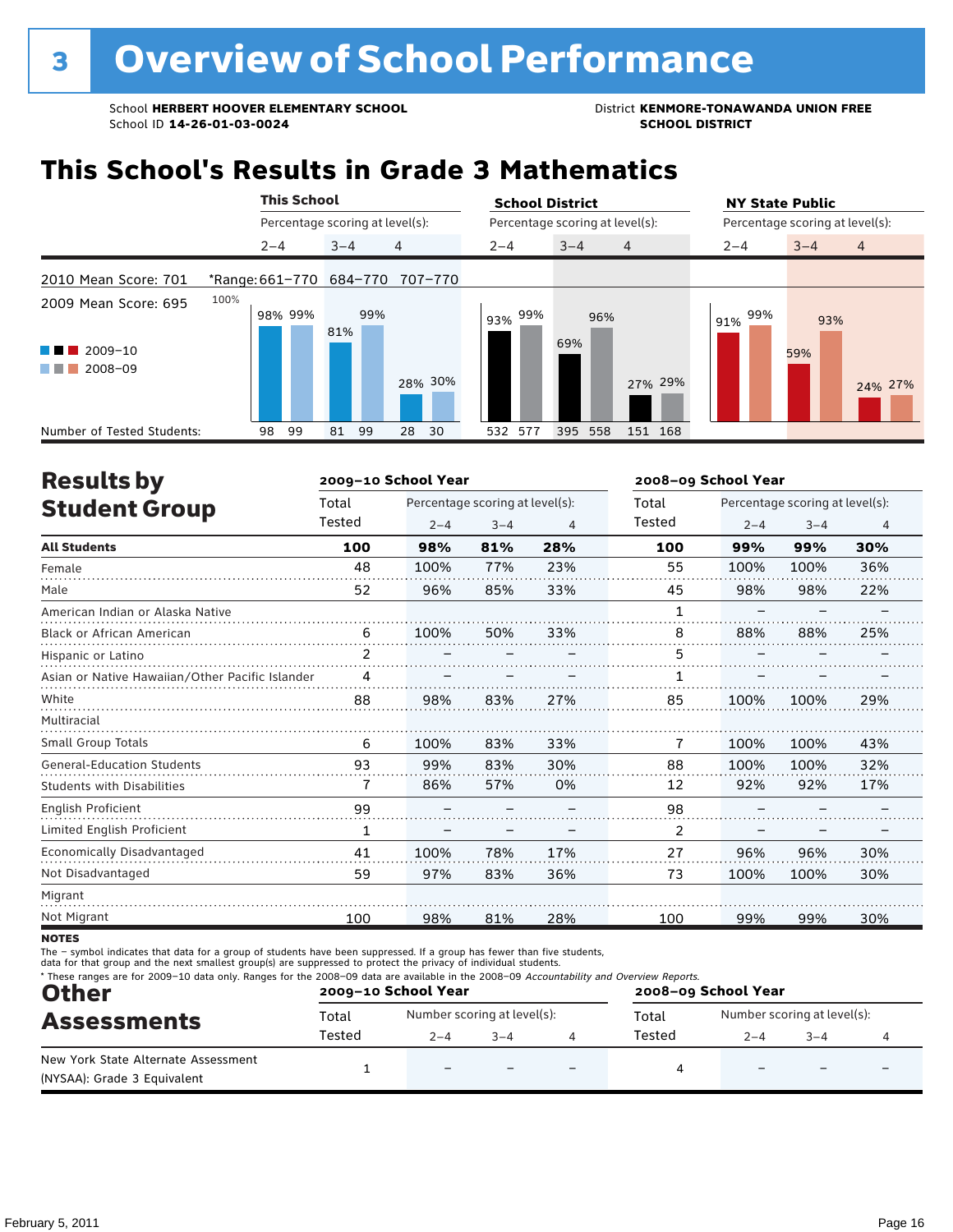## **This School's Results in Grade 4 English Language Arts**

|                                                                   |         | <b>This School</b>              |            |                                 | <b>School District</b> |                                 | <b>NY State Public</b>               |
|-------------------------------------------------------------------|---------|---------------------------------|------------|---------------------------------|------------------------|---------------------------------|--------------------------------------|
|                                                                   |         | Percentage scoring at level(s): |            |                                 |                        | Percentage scoring at level(s): | Percentage scoring at level(s):      |
|                                                                   | $2 - 4$ |                                 | $3 - 4$    | 4                               | $2 - 4$                | $3 - 4$<br>$\overline{4}$       | $\overline{4}$<br>$3 - 4$<br>$2 - 4$ |
| 2010 Mean Score: 679                                              |         |                                 |            | *Range: 637-775 668-775 720-775 |                        |                                 |                                      |
| 2009 Mean Score: 677<br>$2009 - 10$<br><b>Contract</b><br>2008-09 | 100%    | 98% 99%                         | 82%<br>69% | 5% 8%                           | 95% 97%                | 81%<br>62%<br>8%<br>4%          | 92% 96%<br>77%<br>57%<br>6%<br>7%    |
| Number of Tested Students:                                        | 93      | 109                             | 66<br>90   | 9<br>5.                         | 542 613                | 356 513<br>24 49                |                                      |

| <b>Results by</b>                               |              | 2009-10 School Year |                                 |    | 2008-09 School Year |                                 |         |                |  |
|-------------------------------------------------|--------------|---------------------|---------------------------------|----|---------------------|---------------------------------|---------|----------------|--|
| <b>Student Group</b>                            | Total        |                     | Percentage scoring at level(s): |    | Total               | Percentage scoring at level(s): |         |                |  |
|                                                 | Tested       | $2 - 4$             | $3 - 4$                         | 4  | Tested              | $2 - 4$                         | $3 - 4$ | $\overline{4}$ |  |
| <b>All Students</b>                             | 95           | 98%                 | 69%                             | 5% | 110                 | 99%                             | 82%     | 8%             |  |
| Female                                          | 53           | 98%                 | 68%                             | 6% | 53                  | 100%                            | 89%     | 11%            |  |
| Male                                            | 42           | 98%                 | 71%                             | 5% | 57                  | 98%                             | 75%     | 5%             |  |
| American Indian or Alaska Native                | $\mathbf{1}$ |                     |                                 |    |                     |                                 |         |                |  |
| <b>Black or African American</b>                | 6            | 100%                | 17%                             | 0% | 6                   |                                 |         |                |  |
| Hispanic or Latino                              | 5            |                     |                                 |    | 6                   | 100%                            | 83%     | 0%             |  |
| Asian or Native Hawaiian/Other Pacific Islander | 1            |                     |                                 |    |                     |                                 |         |                |  |
| White                                           | 82           | 99%                 | 73%                             | 6% | 97                  | 99%                             | 82%     | 9%             |  |
| Multiracial                                     |              |                     |                                 |    |                     |                                 |         |                |  |
| <b>Small Group Totals</b>                       | 7            | 86%                 | 71%                             | 0% | 7                   | 100%                            | 71%     | 0%             |  |
| <b>General-Education Students</b>               | 88           | 98%                 | 72%                             | 6% | 97                  | 100%                            | 86%     | 9%             |  |
| <b>Students with Disabilities</b>               | 7            | 100%                | 43%                             | 0% | 13                  | 92%                             | 54%     | 0%             |  |
| English Proficient                              | 93           |                     |                                 |    | 109                 |                                 |         |                |  |
| Limited English Proficient                      | 2            |                     |                                 |    | 1                   |                                 |         |                |  |
| Economically Disadvantaged                      | 31           | 94%                 | 68%                             | 6% | 40                  | 98%                             | 80%     | 5%             |  |
| Not Disadvantaged                               | 64           | 100%                | 70%                             | 5% | 70                  | 100%                            | 83%     | 10%            |  |
| Migrant                                         |              |                     |                                 |    |                     |                                 |         |                |  |
| Not Migrant                                     | 95           | 98%                 | 69%                             | 5% | 110                 | 99%                             | 82%     | 8%             |  |

**NOTES** 

The – symbol indicates that data for a group of students have been suppressed. If a group has fewer than five students,<br>data for that group and the next smallest group(s) are suppressed to protect the privacy of individual

| * These ranges are for 2009-10 data only. Ranges for the 2008-09 data are available in the 2008-09 Accountability and Overview Reports.<br><b>Other</b> |                 | 2009-10 School Year                    |         |     | 2008-09 School Year |         |                                             |     |
|---------------------------------------------------------------------------------------------------------------------------------------------------------|-----------------|----------------------------------------|---------|-----|---------------------|---------|---------------------------------------------|-----|
| <b>Assessments</b>                                                                                                                                      | Total<br>Tested | Number scoring at level(s):<br>$2 - 4$ | $3 - 4$ | 4   | Total<br>Tested     | $2 - 4$ | Number scoring at level(s):<br>$3 - 4$<br>4 |     |
| New York State Alternate Assessment<br>(NYSAA): Grade 4 Equivalent                                                                                      | 5               | 5                                      | 5       | 5   |                     |         |                                             |     |
| New York State English as a Second Language<br>Achievement Test (NYSESLAT) <sup>t</sup> : Grade 4                                                       | 0               | N/A                                    | N/A     | N/A | 0                   | N/A     | N/A                                         | N/A |
|                                                                                                                                                         | Total           |                                        |         |     | Total               |         |                                             |     |
| Recently Arrived LEP Students NOT Tested on<br>the ELA NYSTP: Grade 4                                                                                   | 0               | N/A                                    | N/A     | N/A | N/A                 | N/A     | N/A                                         | N/A |

February 5, 2011 **Page 17** † These counts represent recently arrived LEP students who used the NYSESLAT to fulfill the English language arts participation requirement.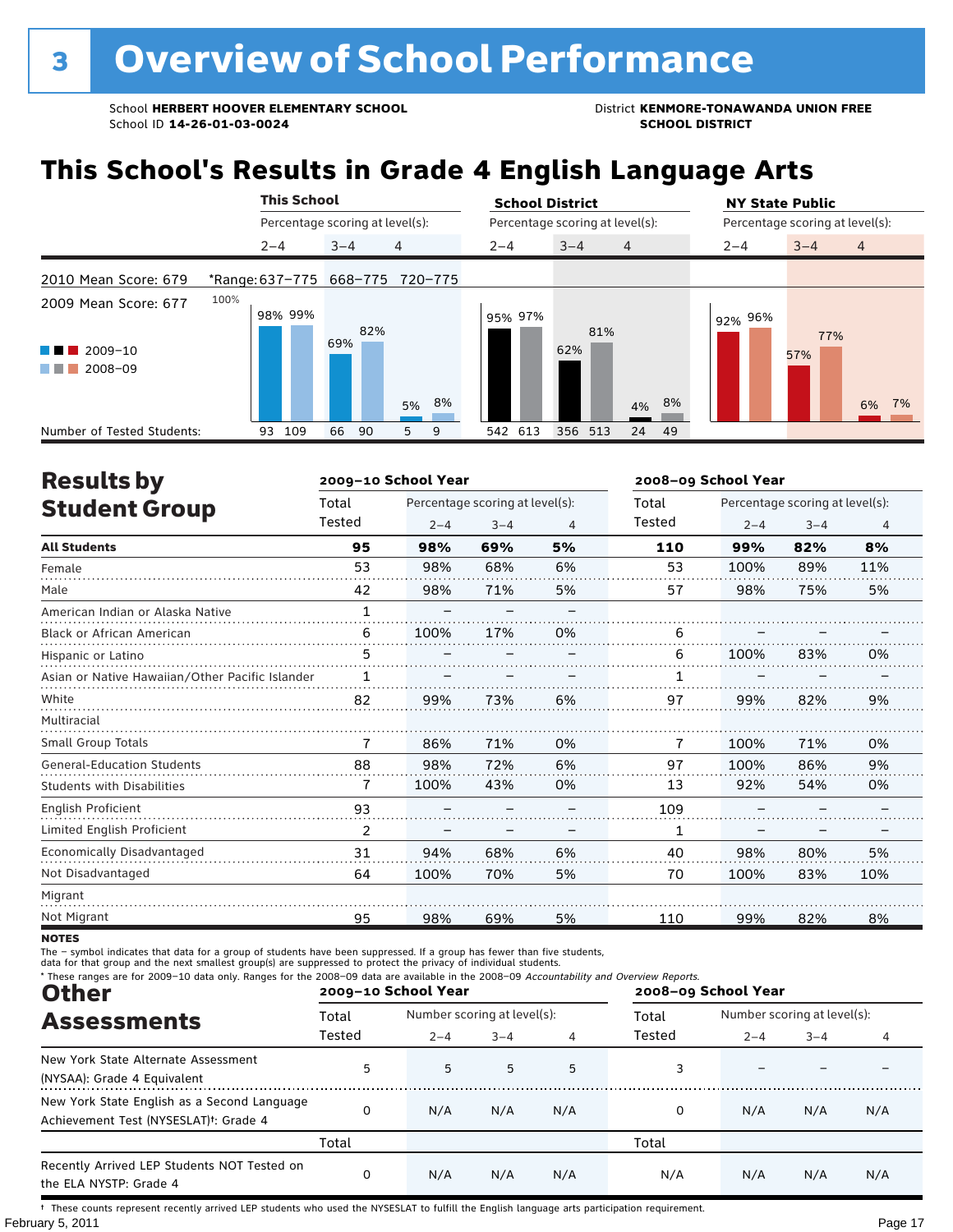## **This School's Results in Grade 4 Mathematics**

|                                                          | <b>This School</b> |                                 | <b>School District</b>          |            | <b>NY State Public</b><br>Percentage scoring at level(s): |                           |  |  |
|----------------------------------------------------------|--------------------|---------------------------------|---------------------------------|------------|-----------------------------------------------------------|---------------------------|--|--|
|                                                          |                    | Percentage scoring at level(s): | Percentage scoring at level(s): |            |                                                           |                           |  |  |
|                                                          | $2 - 4$            | 4<br>$3 - 4$                    | $3 - 4$<br>$2 - 4$              | 4          | $2 - 4$                                                   | $\overline{4}$<br>$3 - 4$ |  |  |
| 2010 Mean Score: 697                                     | *Range: 636-800    | 676-800<br>707-800              |                                 |            |                                                           |                           |  |  |
| 2009 Mean Score: 694<br>$2009 - 10$<br>u na m<br>2008-09 | 100%<br>100%100%   | 89%<br>75%<br>36% 41%           | 96% 98%<br>90%<br>75%           | 41%<br>31% | 95% 96%                                                   | 87%<br>64%<br>35%<br>26%  |  |  |
| Number of Tested Students:                               | 95<br>110          | 98<br>45<br>34<br>71            | 425<br>568<br>617<br>549        | 179 258    |                                                           |                           |  |  |

| <b>Results by</b>                               |              | 2009-10 School Year |                                 |     | 2008-09 School Year |                                 |         |     |  |
|-------------------------------------------------|--------------|---------------------|---------------------------------|-----|---------------------|---------------------------------|---------|-----|--|
| <b>Student Group</b>                            | Total        |                     | Percentage scoring at level(s): |     | Total               | Percentage scoring at level(s): |         |     |  |
|                                                 | Tested       | $2 - 4$             | $3 - 4$                         | 4   | Tested              | $2 - 4$                         | $3 - 4$ | 4   |  |
| <b>All Students</b>                             | 95           | 100%                | 75%                             | 36% | 110                 | 100%                            | 89%     | 41% |  |
| Female                                          | 53           | 100%                | 72%                             | 36% | 53                  | 100%                            | 92%     | 43% |  |
| Male                                            | 42           | 100%                | 79%                             | 36% | 57                  | 100%                            | 86%     | 39% |  |
| American Indian or Alaska Native                | $\mathbf{1}$ |                     |                                 |     |                     |                                 |         |     |  |
| <b>Black or African American</b>                | 6            | 100%                | 33%                             | 33% | 6                   |                                 |         |     |  |
| Hispanic or Latino                              | 5            |                     |                                 |     | 6                   | 100%                            | 83%     | 0%  |  |
| Asian or Native Hawaiian/Other Pacific Islander | 1            |                     |                                 |     |                     |                                 |         |     |  |
| White                                           | 82           | 100%                | 78%                             | 39% | 97                  | 100%                            | 91%     | 44% |  |
| Multiracial                                     |              |                     |                                 |     |                     |                                 |         |     |  |
| <b>Small Group Totals</b>                       | 7            | 100%                | 71%                             | 0%  | 7                   | 100%                            | 71%     | 29% |  |
| <b>General-Education Students</b>               | 88           | 100%                | 77%                             | 36% | 97                  | 100%                            | 90%     | 46% |  |
| <b>Students with Disabilities</b>               | 7            | 100%                | 43%                             | 29% | 13                  | 100%                            | 85%     | 0%  |  |
| English Proficient                              | 93           |                     |                                 |     | 109                 |                                 |         |     |  |
| Limited English Proficient                      | 2            |                     |                                 |     | 1                   |                                 |         |     |  |
| Economically Disadvantaged                      | 31           | 100%                | 61%                             | 23% | 40                  | 100%                            | 83%     | 38% |  |
| Not Disadvantaged                               | 64           | 100%                | 81%                             | 42% | 70                  | 100%                            | 93%     | 43% |  |
| Migrant                                         |              |                     |                                 |     |                     |                                 |         |     |  |
| Not Migrant                                     | 95           | 100%                | 75%                             | 36% | 110                 | 100%                            | 89%     | 41% |  |
|                                                 |              |                     |                                 |     |                     |                                 |         |     |  |

**NOTES** 

The – symbol indicates that data for a group of students have been suppressed. If a group has fewer than five students,<br>data for that group and the next smallest group(s) are suppressed to protect the privacy of individual

| <b>Other</b><br><b>Assessments</b>                                 |        | 2009-10 School Year |                             | 2008-09 School Year |        |                             |         |  |
|--------------------------------------------------------------------|--------|---------------------|-----------------------------|---------------------|--------|-----------------------------|---------|--|
|                                                                    | Total  |                     | Number scoring at level(s): |                     |        | Number scoring at level(s): |         |  |
|                                                                    | Tested | $2 - 4$             | $3 - 4$                     |                     | Tested | $2 - 4$                     | $3 - 4$ |  |
| New York State Alternate Assessment<br>(NYSAA): Grade 4 Equivalent |        | 5                   | 5                           |                     |        | $\overline{\phantom{0}}$    |         |  |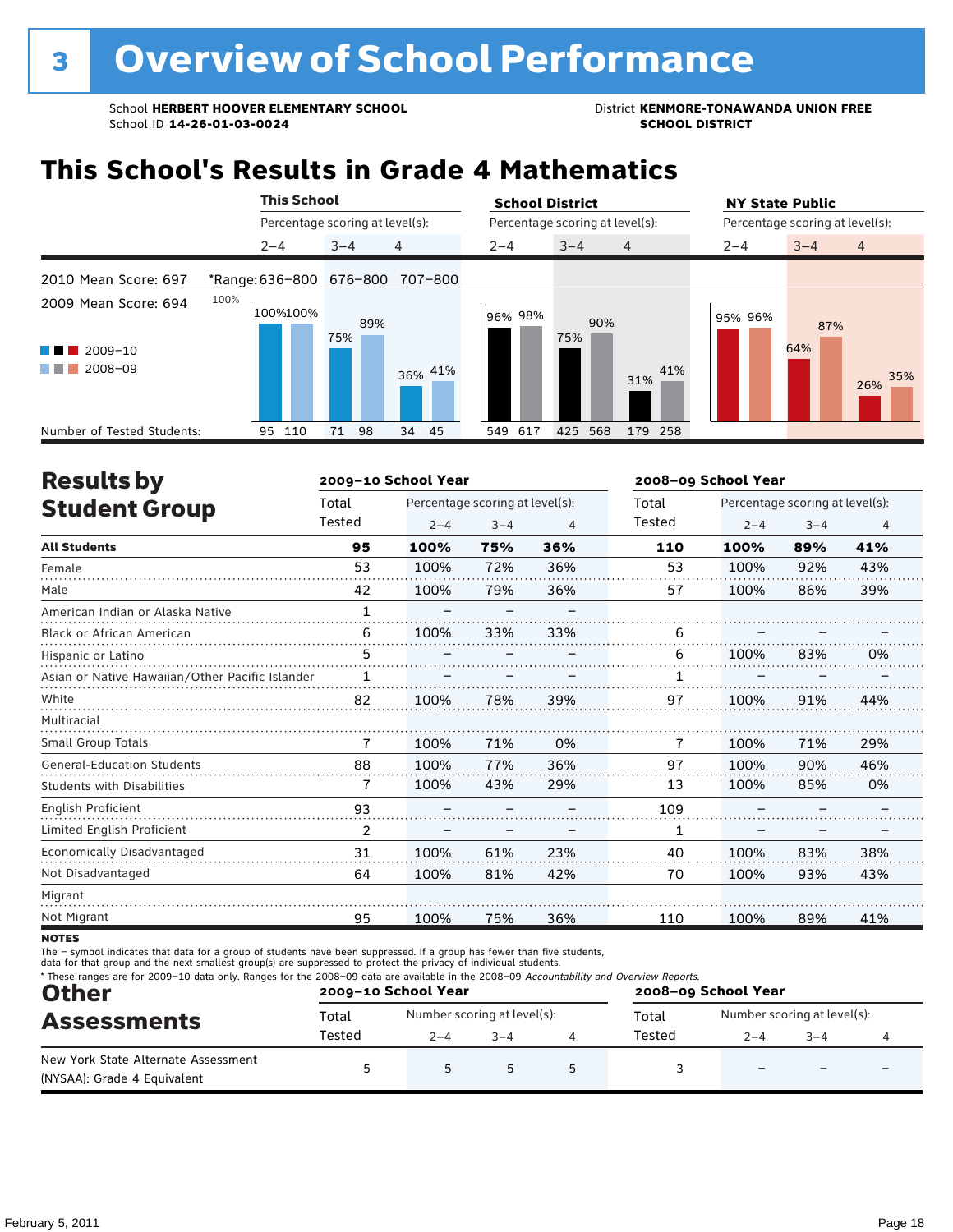### **This School's Results in Grade 4 Science**

|                                                                   |               | <b>This School</b>              |            |            | <b>School District</b> |                                 | <b>NY State Public</b>               |
|-------------------------------------------------------------------|---------------|---------------------------------|------------|------------|------------------------|---------------------------------|--------------------------------------|
|                                                                   |               | Percentage scoring at level(s): |            |            |                        | Percentage scoring at level(s): | Percentage scoring at level(s):      |
|                                                                   |               | $2 - 4$                         | $3 - 4$    | 4          | $2 - 4$                | $3 - 4$<br>$\overline{4}$       | $3 - 4$<br>$\overline{4}$<br>$2 - 4$ |
| 2010 Mean Score: 87                                               | Range: 45-100 |                                 | $65 - 100$ | $85 - 100$ |                        |                                 |                                      |
| 2009 Mean Score: 86<br>$2009 - 10$<br>a ka<br>2008-09<br>a sa Tan | 100%          | 100% 99%                        | 98% 95%    | 71% 68%    | 99% 99%                | 95% 94%<br>65% 68%              | 97% 97%<br>88% 88%<br>55% 59%        |
| Number of Tested Students:                                        |               | 106<br>95                       | 93<br>102  | 67<br>-73  | 621<br>567             | 540<br>371 427<br>591           |                                      |

| <b>Results by</b>                               |              | 2009-10 School Year             |         |     | 2008-09 School Year |                                 |         |                |  |
|-------------------------------------------------|--------------|---------------------------------|---------|-----|---------------------|---------------------------------|---------|----------------|--|
| <b>Student Group</b>                            | Total        | Percentage scoring at level(s): |         |     | Total               | Percentage scoring at level(s): |         |                |  |
|                                                 | Tested       | $2 - 4$                         | $3 - 4$ | 4   | Tested              | $2 - 4$                         | $3 - 4$ | $\overline{4}$ |  |
| <b>All Students</b>                             | 95           | 100%                            | 98%     | 71% | 107                 | 99%                             | 95%     | 68%            |  |
| Female                                          | 53           | 100%                            | 98%     | 68% | 53                  | 100%                            | 96%     | 77%            |  |
| Male                                            | 42           | 100%                            | 98%     | 74% | 54                  | 98%                             | 94%     | 59%            |  |
| American Indian or Alaska Native                | $\mathbf{1}$ |                                 |         |     |                     |                                 |         |                |  |
| <b>Black or African American</b>                | 6            | 100%                            | 100%    | 33% | 6                   |                                 |         |                |  |
| Hispanic or Latino                              | 5            |                                 |         |     | 6                   | 100%                            | 100%    | 67%            |  |
| Asian or Native Hawaiian/Other Pacific Islander | 1            |                                 |         |     |                     |                                 |         |                |  |
| White                                           | 82           | 100%                            | 98%     | 73% | 94                  | 100%                            | 97%     | 71%            |  |
| Multiracial                                     |              |                                 |         |     |                     |                                 |         |                |  |
| Small Group Totals                              | 7            | 100%                            | 100%    | 71% | 7                   | 86%                             | 71%     | 29%            |  |
| <b>General-Education Students</b>               | 88           | 100%                            | 99%     | 72% | 94                  | 99%                             | 95%     | 71%            |  |
| Students with Disabilities                      | 7            | 100%                            | 86%     | 57% | 13                  | 100%                            | 100%    | 46%            |  |
| <b>English Proficient</b>                       | 93           |                                 |         |     | 106                 |                                 |         |                |  |
| Limited English Proficient                      | 2            |                                 |         |     | 1                   |                                 |         |                |  |
| Economically Disadvantaged                      | 31           | 100%                            | 100%    | 58% | 37                  | 97%                             | 89%     | 65%            |  |
| Not Disadvantaged                               | 64           | 100%                            | 97%     | 77% | 70                  | 100%                            | 99%     | 70%            |  |
| Migrant                                         |              |                                 |         |     |                     |                                 |         |                |  |
| Not Migrant                                     | 95           | 100%                            | 98%     | 71% | 107                 | 99%                             | 95%     | 68%            |  |

**NOTES** 

The – symbol indicates that data for a group of students have been suppressed. If a group has fewer than five students,<br>data for that group and the next smallest group(s) are suppressed to protect the privacy of individual

| <b>Other</b>                        |        | 2009-10 School Year         |         | 2008-09 School Year |                             |                          |                          |  |
|-------------------------------------|--------|-----------------------------|---------|---------------------|-----------------------------|--------------------------|--------------------------|--|
| <b>Assessments</b>                  | Total  | Number scoring at level(s): |         | Total               | Number scoring at level(s): |                          |                          |  |
|                                     | Tested | $2 - 4$                     | $3 - 4$ | Tested              | $2 - 4$                     | $-4$                     |                          |  |
| New York State Alternate Assessment | г.     |                             | 5       |                     |                             |                          |                          |  |
| (NYSAA): Grade 4 Equivalent         |        |                             |         |                     | $\overline{\phantom{0}}$    | $\overline{\phantom{0}}$ | $\overline{\phantom{0}}$ |  |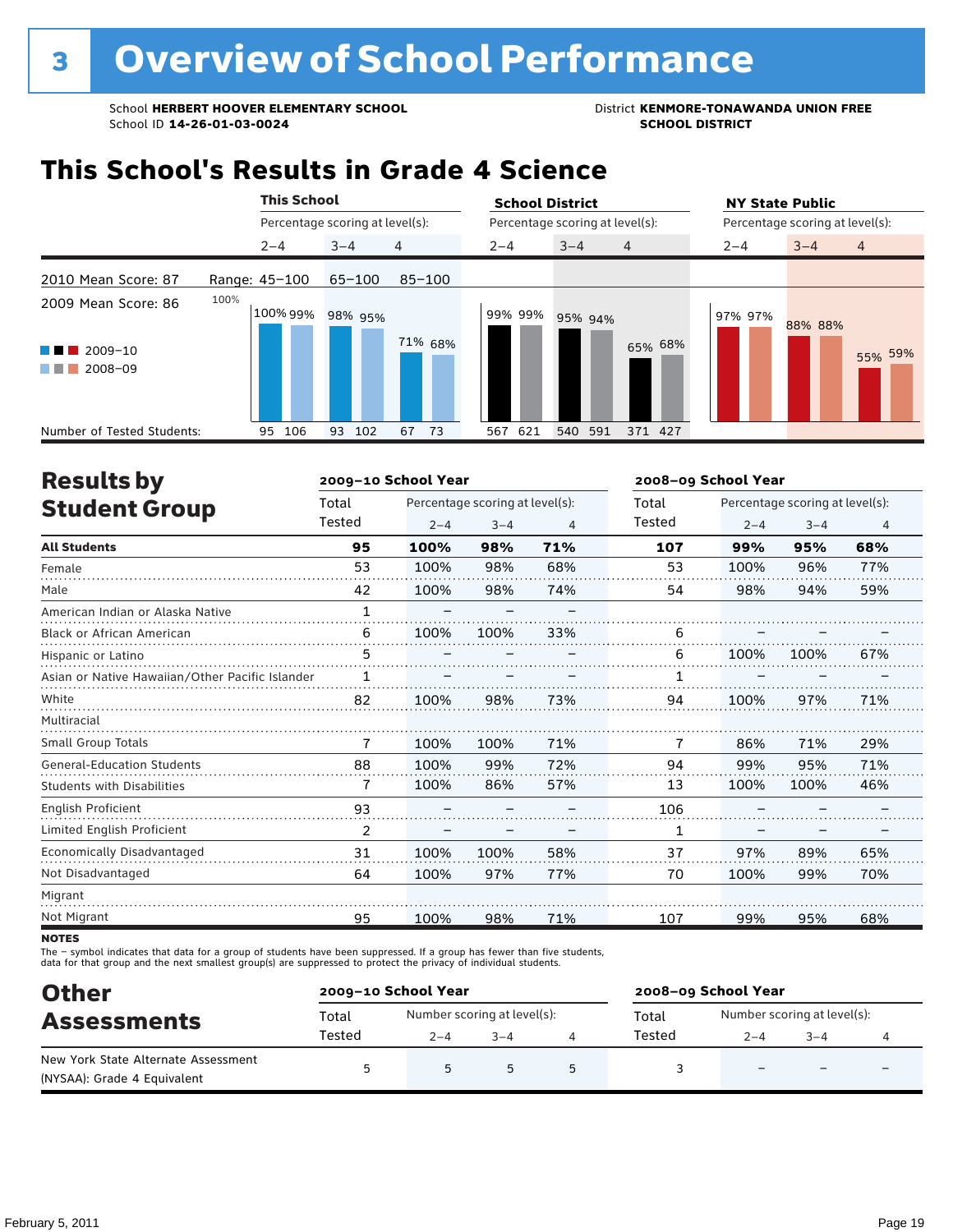## **This School's Results in Grade 5 English Language Arts**

|                                                                                                                                                                            | <b>This School</b> |                                 | <b>School District</b>                 | <b>NY State Public</b>               |
|----------------------------------------------------------------------------------------------------------------------------------------------------------------------------|--------------------|---------------------------------|----------------------------------------|--------------------------------------|
|                                                                                                                                                                            |                    | Percentage scoring at level(s): | Percentage scoring at level(s):        | Percentage scoring at level(s):      |
|                                                                                                                                                                            | $2 - 4$            | 4<br>$3 - 4$                    | $2 - 4$<br>$3 - 4$<br>$\overline{4}$   | $3 - 4$<br>$\overline{4}$<br>$2 - 4$ |
| 2010 Mean Score: 679                                                                                                                                                       |                    | *Range: 647-795 666-795 700-795 |                                        |                                      |
| 2009 Mean Score: 685                                                                                                                                                       | 100%<br>96% 100%   | 90%                             | 99%<br>93%<br>85%                      | 99%<br>88%<br>82%                    |
| <u>ta ka</u><br>$\blacksquare$ 2009-10<br>2008-09<br><b>The Contract of the Contract of the Contract of the Contract of the Contract of the Contract of the Contract o</b> |                    | 62%<br>16% 22%                  | 54%<br>13% 13%                         | 52%<br>13% 14%                       |
| Number of Tested Students:                                                                                                                                                 | 101 102            | 92<br>65<br>22<br>17            | 589<br>331<br>505<br>566<br>78<br>- 79 |                                      |

| <b>Results by</b>                               |        | 2009-10 School Year |                                 |     | 2008-09 School Year |                                 |         |     |  |
|-------------------------------------------------|--------|---------------------|---------------------------------|-----|---------------------|---------------------------------|---------|-----|--|
| <b>Student Group</b>                            | Total  |                     | Percentage scoring at level(s): |     | Total               | Percentage scoring at level(s): |         |     |  |
|                                                 | Tested | $2 - 4$             | $3 - 4$                         | 4   | Tested              | $2 - 4$                         | $3 - 4$ | 4   |  |
| <b>All Students</b>                             | 105    | 96%                 | 62%                             | 16% | 102                 | 100%                            | 90%     | 22% |  |
| Female                                          | 55     | 95%                 | 67%                             | 20% | 50                  | 100%                            | 94%     | 24% |  |
| Male                                            | 50     | 98%                 | 56%                             | 12% | 52                  | 100%                            | 87%     | 19% |  |
| American Indian or Alaska Native                |        |                     |                                 |     |                     |                                 |         |     |  |
| <b>Black or African American</b>                | 6      |                     |                                 |     | 6                   |                                 |         |     |  |
| Hispanic or Latino                              | 6      | 83%                 | 33%                             | 0%  |                     |                                 |         |     |  |
| Asian or Native Hawaiian/Other Pacific Islander | 2      |                     |                                 |     |                     |                                 |         |     |  |
| White                                           | 91     | 98%                 | 68%                             | 19% | 94                  | 100%                            | 90%     | 21% |  |
| Multiracial                                     |        |                     |                                 |     |                     |                                 |         |     |  |
| Small Group Totals                              | 8      | 88%                 | 13%                             | 0%  | 8                   | 100%                            | 88%     | 25% |  |
| <b>General-Education Students</b>               | 93     | 98%                 | 68%                             | 18% | 89                  | 100%                            | 96%     | 25% |  |
| Students with Disabilities                      | 12     | 83%                 | 17%                             | 0%  | 13                  | 100%                            | 54%     | 0%  |  |
| English Proficient                              | 104    |                     |                                 |     | 101                 |                                 |         |     |  |
| Limited English Proficient                      | 1      |                     |                                 |     | 1                   |                                 |         |     |  |
| Economically Disadvantaged                      | 42     | 95%                 | 55%                             | 7%  | 37                  | 100%                            | 89%     | 22% |  |
| Not Disadvantaged                               | 63     | 97%                 | 67%                             | 22% | 65                  | 100%                            | 91%     | 22% |  |
| Migrant                                         |        |                     |                                 |     |                     |                                 |         |     |  |
| Not Migrant                                     | 105    | 96%                 | 62%                             | 16% | 102                 | 100%                            | 90%     | 22% |  |

**NOTES** 

The – symbol indicates that data for a group of students have been suppressed. If a group has fewer than five students,<br>data for that group and the next smallest group(s) are suppressed to protect the privacy of individual

| * These ranges are for 2009-10 data only. Ranges for the 2008-09 data are available in the 2008-09 Accountability and Overview Reports.<br><b>Other</b> |                 | 2009-10 School Year                    |         |     | 2008-09 School Year |                                        |         |     |
|---------------------------------------------------------------------------------------------------------------------------------------------------------|-----------------|----------------------------------------|---------|-----|---------------------|----------------------------------------|---------|-----|
| <b>Assessments</b>                                                                                                                                      | Total<br>Tested | Number scoring at level(s):<br>$2 - 4$ | $3 - 4$ | 4   | Total<br>Tested     | Number scoring at level(s):<br>$2 - 4$ | $3 - 4$ | 4   |
| New York State Alternate Assessment<br>(NYSAA): Grade 5 Equivalent                                                                                      |                 |                                        |         |     |                     |                                        |         |     |
| New York State English as a Second Language<br>Achievement Test (NYSESLAT) <sup>t</sup> : Grade 5                                                       | 0               | N/A                                    | N/A     | N/A | 0                   | N/A                                    | N/A     | N/A |
|                                                                                                                                                         | Total           |                                        |         |     | Total               |                                        |         |     |
| Recently Arrived LEP Students NOT Tested on<br>the ELA NYSTP: Grade 5                                                                                   | 0               | N/A                                    | N/A     | N/A | N/A                 | N/A                                    | N/A     | N/A |

February 5, 2011 **Page 20** † These counts represent recently arrived LEP students who used the NYSESLAT to fulfill the English language arts participation requirement.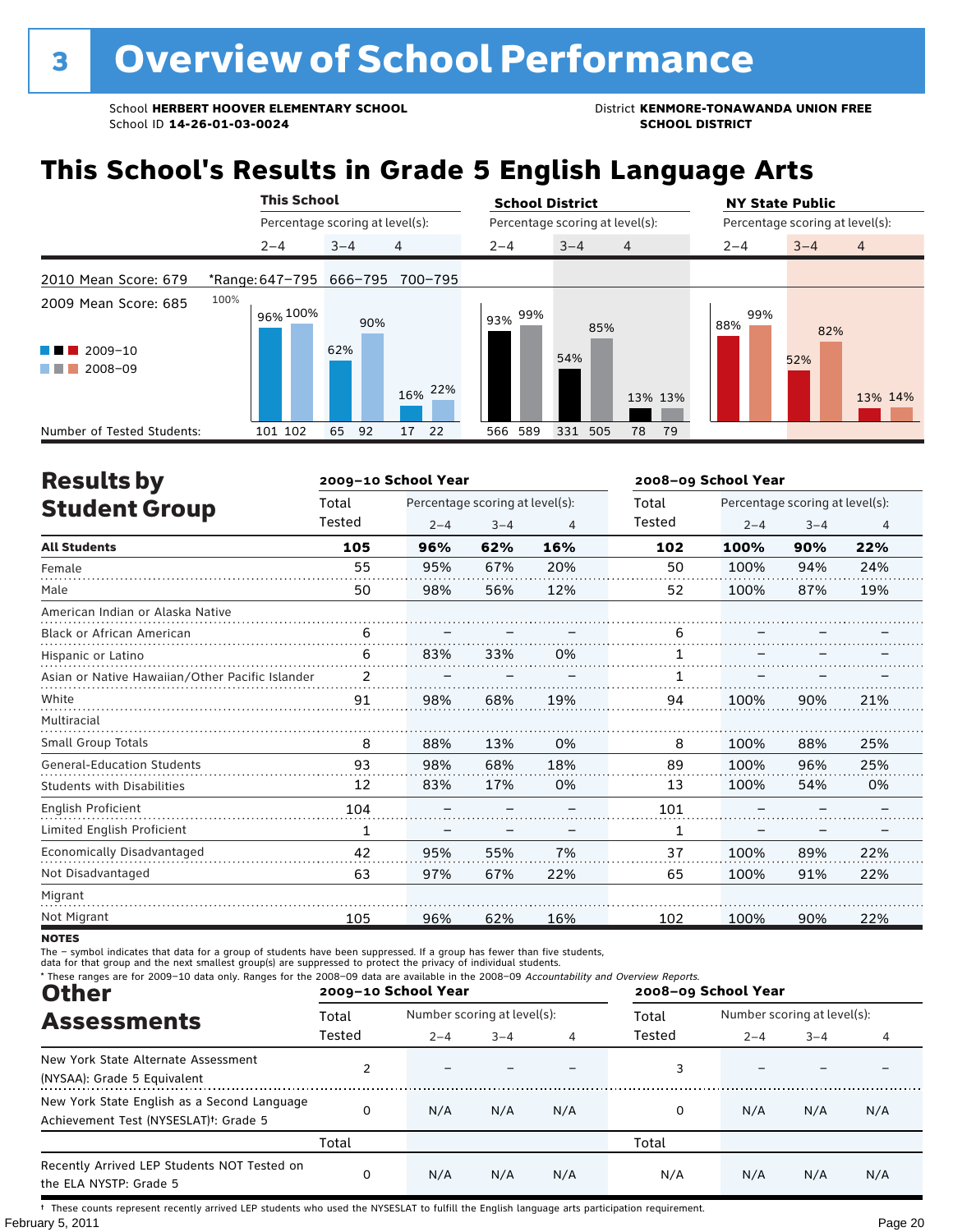### **This School's Results in Grade 5 Mathematics**

|                                                          | <b>This School</b>      |                                 | <b>School District</b>          | <b>NY State Public</b>                                 |  |
|----------------------------------------------------------|-------------------------|---------------------------------|---------------------------------|--------------------------------------------------------|--|
|                                                          |                         | Percentage scoring at level(s): | Percentage scoring at level(s): | Percentage scoring at level(s):                        |  |
|                                                          | $2 - 4$                 | 4<br>$3 - 4$                    | $3 - 4$<br>$2 - 4$              | $\overline{4}$<br>$\overline{4}$<br>$3 - 4$<br>$2 - 4$ |  |
| 2010 Mean Score: 697                                     | *Range: 640-780 674-780 | 702-780                         |                                 |                                                        |  |
| 2009 Mean Score: 697<br>$2009 - 10$<br>u na m<br>2008-09 | 100%<br>99% 100%        | 93%<br>75%<br>47%<br>35%        | 97% 98%<br>91%<br>76%           | 94% 98%<br>88%<br>65%<br>43%<br>36%<br>30%<br>24%      |  |
| Number of Tested Students:                               | 103 103                 | 96<br>36 48<br>78               | 592 584<br>464 546              | 182 258                                                |  |

| <b>Results by</b>                               |              | 2009-10 School Year |                                 |     | 2008-09 School Year |                                 |         |                |  |
|-------------------------------------------------|--------------|---------------------|---------------------------------|-----|---------------------|---------------------------------|---------|----------------|--|
| <b>Student Group</b>                            | Total        |                     | Percentage scoring at level(s): |     | Total               | Percentage scoring at level(s): |         |                |  |
|                                                 | Tested       | $2 - 4$             | $3 - 4$                         | 4   | Tested              | $2 - 4$                         | $3 - 4$ | $\overline{4}$ |  |
| <b>All Students</b>                             | 104          | 99%                 | 75%                             | 35% | 103                 | 100%                            | 93%     | 47%            |  |
| Female                                          | 54           | 100%                | 78%                             | 33% | 51                  | 100%                            | 94%     | 49%            |  |
| Male                                            | 50           | 98%                 | 72%                             | 36% | 52                  | 100%                            | 92%     | 44%            |  |
| American Indian or Alaska Native                |              |                     |                                 |     |                     |                                 |         |                |  |
| <b>Black or African American</b>                | 6            |                     |                                 |     | 6                   |                                 |         |                |  |
| Hispanic or Latino                              | 6            | 100%                | 33%                             | 0%  |                     |                                 |         |                |  |
| Asian or Native Hawaiian/Other Pacific Islander | 2            |                     |                                 |     |                     |                                 |         |                |  |
| White                                           | 90           | 99%                 | 81%                             | 38% | 95                  | 100%                            | 93%     | 47%            |  |
| Multiracial                                     |              |                     |                                 |     |                     |                                 |         |                |  |
| <b>Small Group Totals</b>                       | 8            | 100%                | 38%                             | 25% | 8                   | 100%                            | 100%    | 38%            |  |
| <b>General-Education Students</b>               | 92           | 99%                 | 78%                             | 38% | 90                  | 100%                            | 97%     | 53%            |  |
| <b>Students with Disabilities</b>               | 12           | 100%                | 50%                             | 8%  | 13                  | 100%                            | 69%     | 0%             |  |
| <b>English Proficient</b>                       | 103          |                     |                                 |     | 102                 |                                 |         |                |  |
| Limited English Proficient                      | $\mathbf{1}$ |                     |                                 |     | $\mathbf{1}$        |                                 |         |                |  |
| <b>Economically Disadvantaged</b>               | 41           | 100%                | 66%                             | 24% | 37                  | 100%                            | 97%     | 43%            |  |
| Not Disadvantaged                               | 63           | 98%                 | 81%                             | 41% | 66                  | 100%                            | 91%     | 48%            |  |
| Migrant                                         |              |                     |                                 |     |                     |                                 |         |                |  |
| Not Migrant                                     | 104          | 99%                 | 75%                             | 35% | 103                 | 100%                            | 93%     | 47%            |  |
|                                                 |              |                     |                                 |     |                     |                                 |         |                |  |

**NOTES** 

The – symbol indicates that data for a group of students have been suppressed. If a group has fewer than five students,<br>data for that group and the next smallest group(s) are suppressed to protect the privacy of individual

| * These ranges are for 2009-10 data only. Ranges for the 2008-09 data are available in the 2008-09 Accountability and Overview Reports.<br><b>Other</b><br><b>Assessments</b> |        | 2009-10 School Year         |      | 2008-09 School Year |        |                             |         |  |
|-------------------------------------------------------------------------------------------------------------------------------------------------------------------------------|--------|-----------------------------|------|---------------------|--------|-----------------------------|---------|--|
|                                                                                                                                                                               | Total  | Number scoring at level(s): |      |                     | Total  | Number scoring at level(s): |         |  |
|                                                                                                                                                                               | Tested | $2 - 4$                     | $-4$ |                     | Tested | $2 - 4$                     | $3 - 4$ |  |
| New York State Alternate Assessment<br>(NYSAA): Grade 5 Equivalent                                                                                                            |        | $\overline{\phantom{0}}$    |      |                     |        |                             |         |  |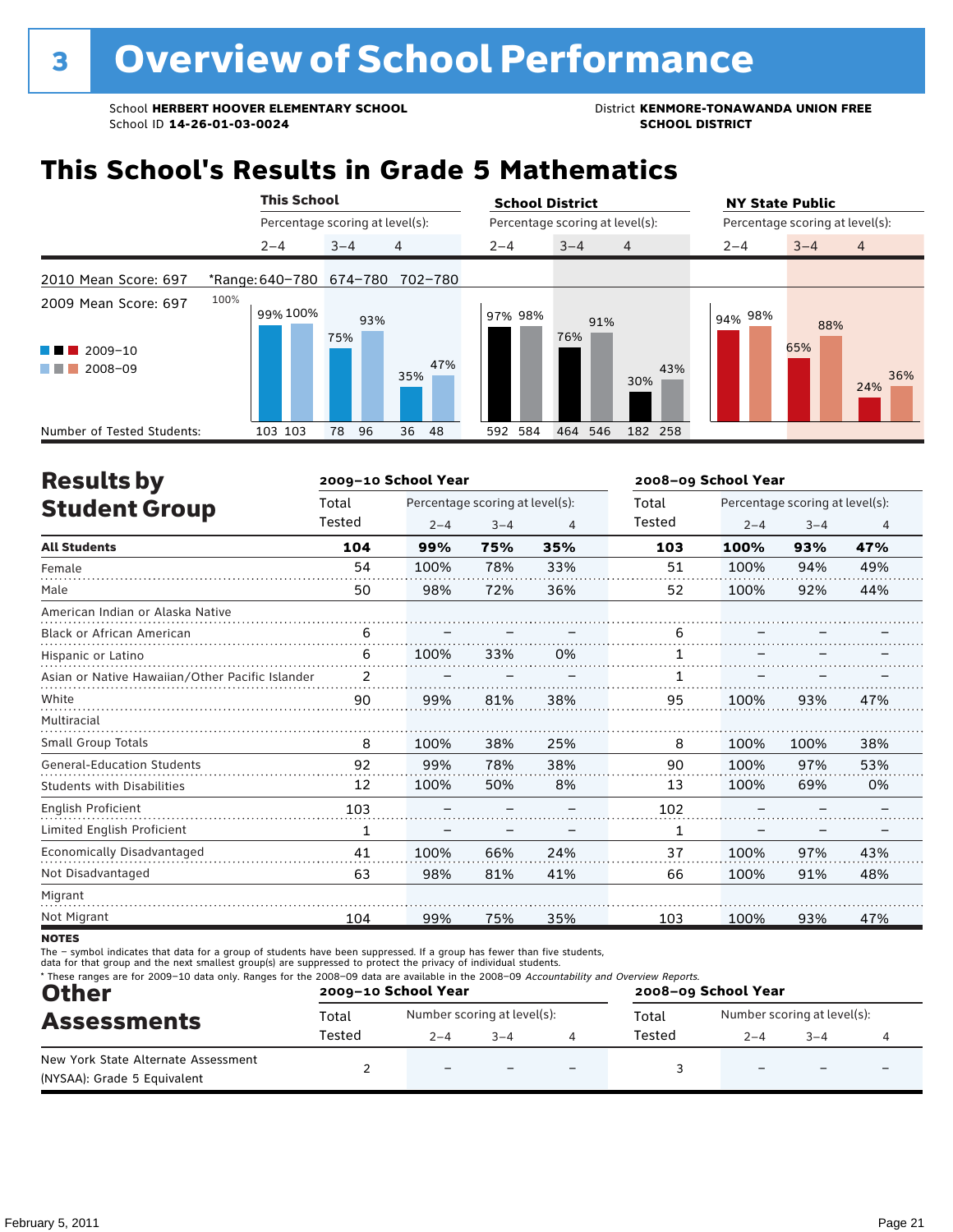## **This School's Results in Grade 6 English Language Arts**

|                                       |         | <b>This School</b>              |         |                | <b>School District</b> |                                 | <b>NY State Public</b> |         |                                 |                |  |  |
|---------------------------------------|---------|---------------------------------|---------|----------------|------------------------|---------------------------------|------------------------|---------|---------------------------------|----------------|--|--|
|                                       |         |                                 |         |                |                        | Percentage scoring at level(s): |                        |         | Percentage scoring at level(s): |                |  |  |
|                                       |         | $2 - 4$                         | $3 - 4$ | $\overline{4}$ | $2 - 4$                | $3 - 4$                         | $\overline{4}$         | $2 - 4$ | $3 - 4$                         | $\overline{4}$ |  |  |
|                                       | *Range: |                                 |         |                |                        |                                 |                        |         |                                 |                |  |  |
|                                       | 100%    | Percentage scoring at level(s): |         |                |                        |                                 |                        |         |                                 |                |  |  |
|                                       |         |                                 |         |                |                        |                                 |                        |         |                                 |                |  |  |
| $\blacksquare$ $\blacksquare$ 2009-10 |         |                                 |         |                |                        |                                 |                        |         |                                 |                |  |  |
| 2008-09<br>a sa Tan                   |         |                                 |         |                |                        |                                 |                        |         |                                 |                |  |  |
|                                       |         |                                 |         |                |                        |                                 |                        |         |                                 |                |  |  |
|                                       |         |                                 |         |                |                        |                                 |                        |         |                                 |                |  |  |
| Number of Tested Students:            |         |                                 |         |                |                        |                                 |                        |         |                                 |                |  |  |

| <b>Results by</b>                               |        | 2009-10 School Year |                                 |   | 2008-09 School Year |                                 |         |   |  |
|-------------------------------------------------|--------|---------------------|---------------------------------|---|---------------------|---------------------------------|---------|---|--|
| <b>Student Group</b>                            | Total  |                     | Percentage scoring at level(s): |   | Total               | Percentage scoring at level(s): |         |   |  |
|                                                 | Tested | $2 - 4$             | $3 - 4$                         | 4 | Tested              | $2 - 4$                         | $3 - 4$ | 4 |  |
| <b>All Students</b>                             |        |                     |                                 |   |                     |                                 |         |   |  |
| Female                                          |        |                     |                                 |   |                     |                                 |         |   |  |
| Male                                            |        |                     |                                 |   |                     |                                 |         |   |  |
| American Indian or Alaska Native                |        |                     |                                 |   |                     |                                 |         |   |  |
| Black or African American                       |        |                     |                                 |   |                     |                                 |         |   |  |
| Hispanic or Latino                              |        |                     |                                 |   |                     |                                 |         |   |  |
| Asian or Native Hawaiian/Other Pacific Islander |        |                     |                                 |   |                     |                                 |         |   |  |
| White                                           |        |                     |                                 |   |                     |                                 |         |   |  |
| Multiracial                                     |        |                     |                                 |   |                     |                                 |         |   |  |
| Small Group Totals                              |        |                     |                                 |   |                     |                                 |         |   |  |
| <b>General-Education Students</b>               |        |                     |                                 |   |                     |                                 |         |   |  |
| <b>Students with Disabilities</b>               |        |                     |                                 |   |                     |                                 |         |   |  |
| English Proficient                              |        |                     |                                 |   |                     |                                 |         |   |  |
| Limited English Proficient                      |        |                     |                                 |   |                     |                                 |         |   |  |
| Economically Disadvantaged                      |        |                     |                                 |   |                     |                                 |         |   |  |
| Not Disadvantaged                               |        |                     |                                 |   |                     |                                 |         |   |  |
| Migrant                                         |        |                     |                                 |   |                     |                                 |         |   |  |
| Not Migrant                                     |        |                     |                                 |   |                     |                                 |         |   |  |

#### **NOTES**

The – symbol indicates that data for a group of students have been suppressed. If a group has fewer than five students,<br>data for that group and the next smallest group(s) are suppressed to protect the privacy of individual

| * These ranges are for 2009-10 data only. Ranges for the 2008-09 data are available in the 2008-09 Accountability and Overview Reports.<br><b>Other</b> |          | 2009-10 School Year         |         |     | 2008-09 School Year |                             |         |     |  |
|---------------------------------------------------------------------------------------------------------------------------------------------------------|----------|-----------------------------|---------|-----|---------------------|-----------------------------|---------|-----|--|
| <b>Assessments</b>                                                                                                                                      | Total    | Number scoring at level(s): |         |     | Total               | Number scoring at level(s): |         |     |  |
|                                                                                                                                                         | Tested   | $2 - 4$                     | $3 - 4$ | 4   | Tested              | $2 - 4$                     | $3 - 4$ | 4   |  |
| New York State Alternate Assessment<br>(NYSAA): Grade 6 Equivalent                                                                                      |          |                             |         |     | 0                   |                             |         |     |  |
| New York State English as a Second Language<br>Achievement Test (NYSESLAT) <sup>†</sup> : Grade 6                                                       | $\Omega$ | N/A                         | N/A     | N/A | 0                   | N/A                         | N/A     | N/A |  |
|                                                                                                                                                         | Total    |                             |         |     | Total               |                             |         |     |  |
| Recently Arrived LEP Students NOT Tested on<br>the ELA NYSTP: Grade 6                                                                                   | 0        | N/A                         | N/A     | N/A | N/A                 | N/A                         | N/A     | N/A |  |

February 5, 2011 **Page 22** † These counts represent recently arrived LEP students who used the NYSESLAT to fulfill the English language arts participation requirement.